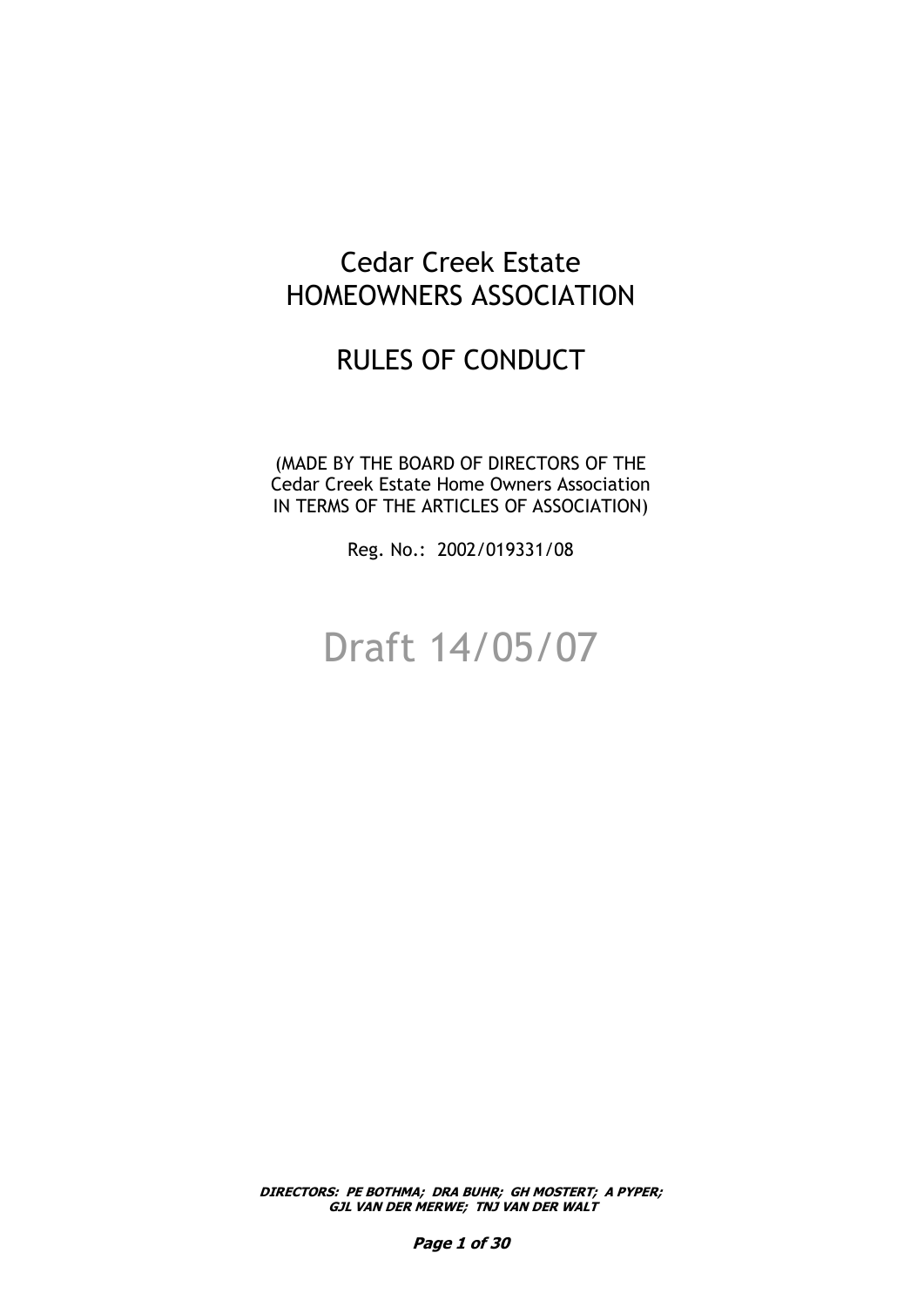# **CEDAR CREEK ESTATE**

# 1. DISCLAIMER

**Any person wishing to enter the Cedar Creek Estate and / or make use of the Private Open Spaces of Common Facilities in the Estate, does so at his / her own risk. The Cedar Creek Estate Homeowners Association and the registered Owners, their agents, employees and appointees, shall not be liable for any injury, loss or damage sustained by any owner, any other person or property arising from any cause whatsoever, including without limitation thereto, the negligence of any of the above persons or the intentional acts of any agents, employees and appointees. Without in any manner derogating from the above, all entrants to the Estate make use of the streets thereon, whether public or private, at his / her own risk. Whilst every effort is made to secure and monitor the Estate, the Homeowners Association and registered Owners, all their agents, employees or appointees shall not be deemed to have warranted the safety of any owner or other persons or property (whether moveable or immovable) on the Estate.**

# 2. WARNING

**The Estate has a security system comprising perimeter security, access control and physical patrolling. The system has a detection purpose only. It serves as a deterrent and is not guaranteed to prevent any intrusion into the Estate.**

**In some areas on the perimeter the fence is electrified and could case injury if touched**

# 3. RESERVATION

#### **RULES**

**These rules have been drawn to be fully applicable once the Estate has been entirely established. Some facilities may not be available at the onset but will be phased in during a time frame to be agreed with the developer.**

**Conditions of these Rules which refer to facilities not yet provided should only be considered applicable once the facility has been provided.**

#### **FACILITIES**

**Persons moving into the Estate during the construction phase whether to build or to reside acknowledge that:**

- **a) the Estate is still in the process of being established;**
- **b) no one will have any claim against the Homeowners Association / Developer or their employees for work still in progress towards the establishing of the Estate;**
- **c) the developer has agreed not to intentionally delay the provisioning of any facilities; and**
- **d) no reduction or refund on levies payable would be considered as a result of the work still in progress**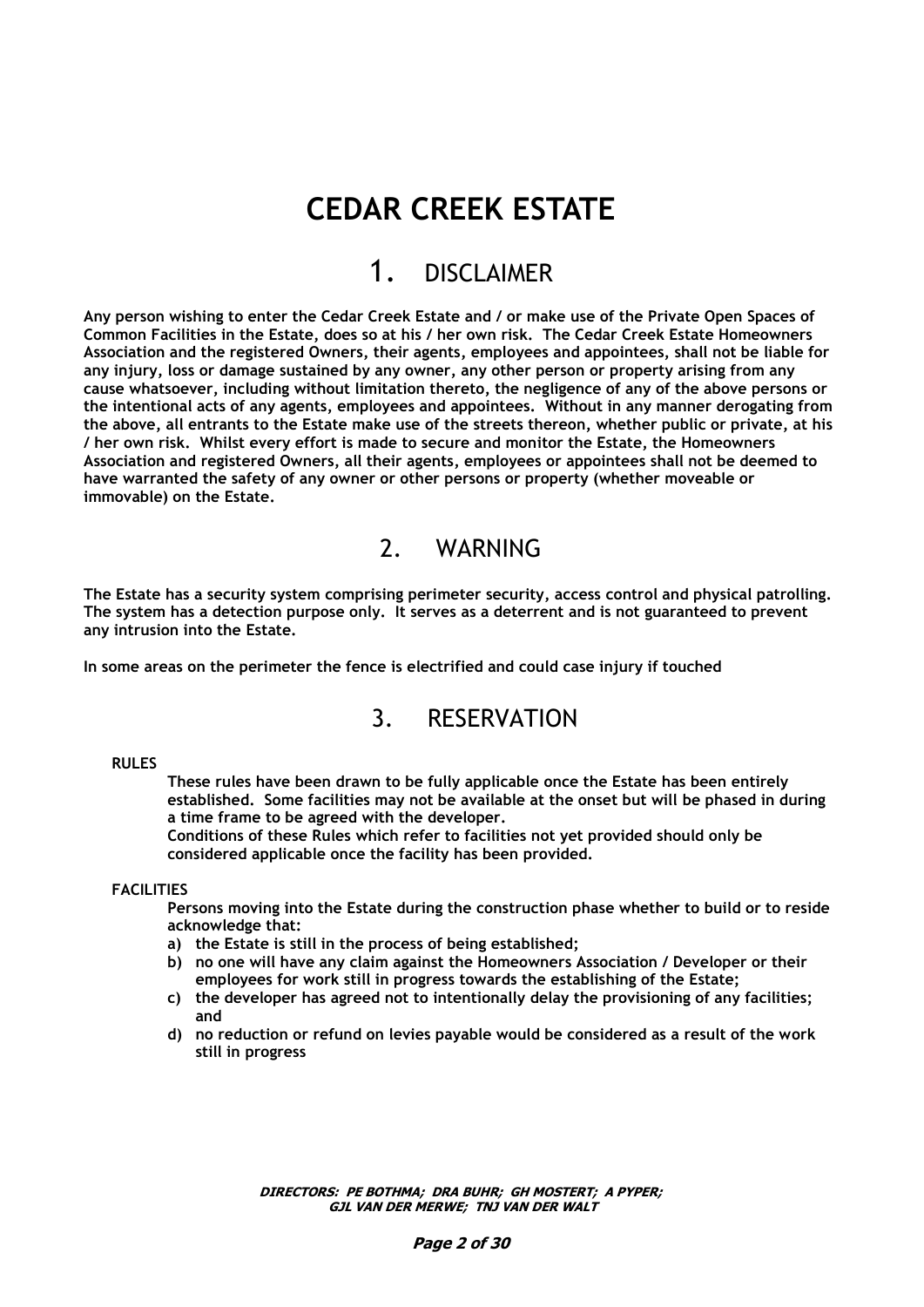# **CEDAR CREEK ESTATE HOMEOWNERS ASSOCIATION**

# **14 MAY 2007**

# **RULES OF CONDUCT**

### **INTRODUCTION**

- 1. The objective of the Cedar Creek Estate Homeowners Association is to provide a high quality lifestyle for the residents and the intention of these rules is to cater for the protection of this envisaged lifestyle.
- 2. The Rules contained herein have been established in terms of the Memorandum and Articles of Association of the Cedar Creek Estate Homeowners Association and they are binding upon all occupants and owners of stands or "erven" in the Estate. Owners, occupants and residents are also bound by any decision taken by the Board of Directors in interpreting and enforcing these Rules.
- 3. In respect of the interpretation of these Rules, the decision of the Board is final and binding. In the interpretation of any rule, words will carry the normal meaning, as found in the general tongue.
- 4. The registered owners of properties in the Estate are responsible for ensuring that members of their families, tenants, visitors, friends and all their employees including contractors who work for them abide by these Rules.
- 5. Happy and harmonious community living is only achieved when residents use and enjoy their private property as well as the public areas of the Estate in a considerate manner.
- 6. These Rules are subject to change in terms of the articles of Association of the Homeowners Association.
- 7. The pride of the Estate depends on the extent of the contribution of every occupant towards maintaining a pleasant and safe environment as well as a neat and attractive streetscape.
- 8. The security of the Estate is regarded as of paramount importance.
- 9. Certain areas in Cedar Creek Estate are protected for nature conservation purposes and special care. Everyone involved in the Estate is urged to make a positive contribution towards the long term conservation of the protected areas.

Erven ………………………………. are considered "no-go" areas as these areas are environmental sensitive and have been demarcated and fenced. Compliance by everyone to the requirements of the Management Plan will be monitored by officials from Department Agriculture, Conservation and Environment. Heavy fines could be issued to persons not complying with the requirements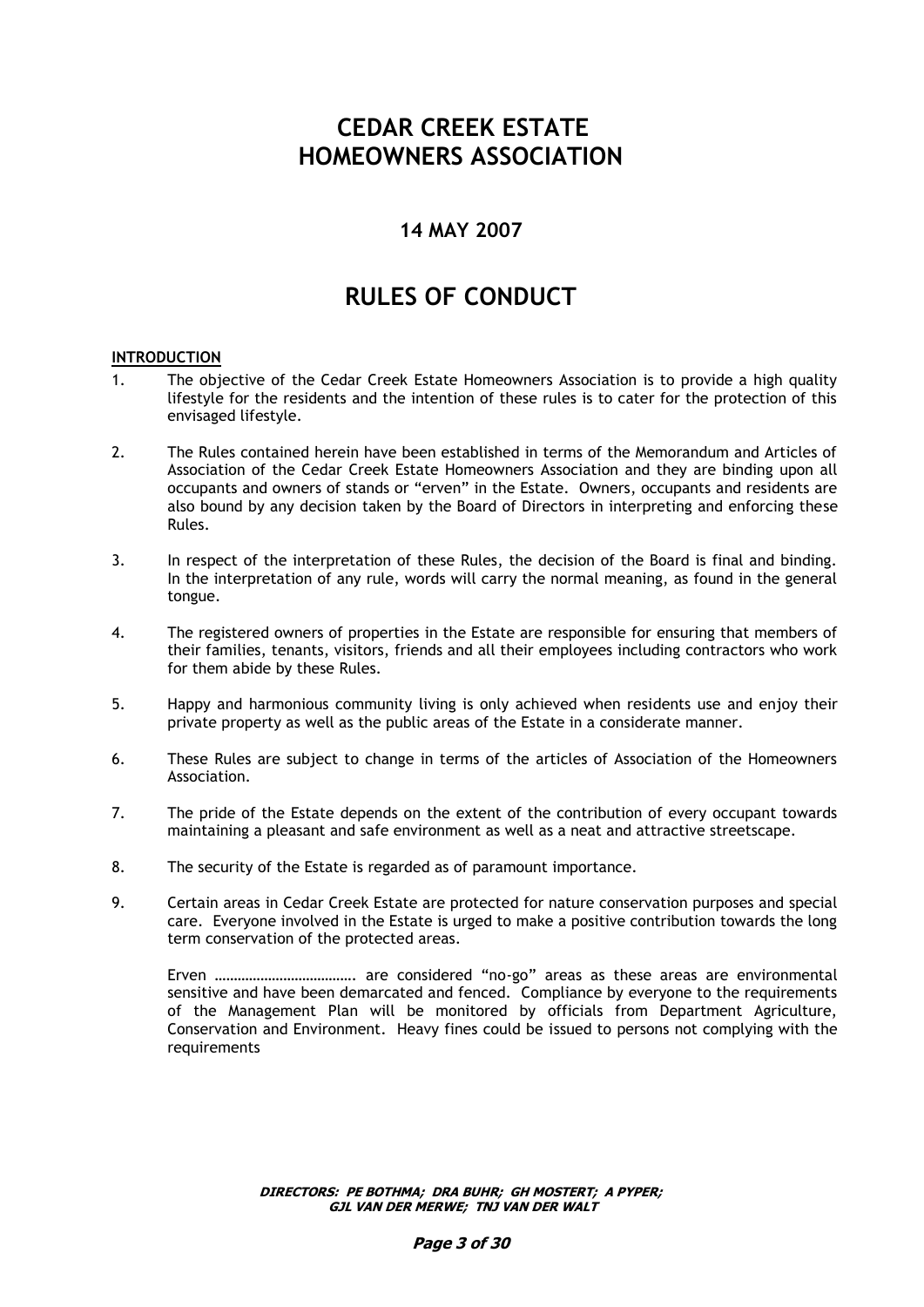# *INDEX*

| 1. | <b>PART I</b>   | ۰ | <b>GENERAL CONDUCT</b>          |
|----|-----------------|---|---------------------------------|
| 2. | <b>PART II</b>  |   | ARCHITECTURAL DESIGN GUIDELINES |
| 3. | <b>PART III</b> | ۰ | <b>CONSTRUCTION ACTIVITIES</b>  |
|    | <b>PART IV</b>  |   | <b>GENERAL</b>                  |
| 5. | <b>PART V</b>   | ۰ | <b>ACKNOWLEDGEMENT</b>          |

# **PART I - GENERAL CONDUCT**

- 1.1 Definitions
- 1.2 Owner's Responsibility
- 1.3 Security Measures
- 1.4 Security Wall and Fence
- 1.5 Levies and Other Monies due to the Homeowners Association
- 1.6 Unsightly Objects
- 1.7 Traffic Control
- 1.8 Private Open Spaces and Common Facilities
- 1.9 Estate Agents
- 1.10 Service Providers
- 1.11 Maintenance of Streetscape and Refuse Removal
- 1.12 Pets
- 1.13 Business Activities
- 1.14 Clearance and Other Certificates
- 1.15 Fines
- 1.16 Decisions and Appeals

# 1.1 **DEFINITIONS**

In these Rules, unless the context indicates otherwise, the following words and expressions have the meanings attached thereto:

# 1.1.1 **BUILDING CONTRACTOR**

Any person who engages in the construction of a new dwelling or additions to, or the alteration or renovation of, an existing dwelling or the erection of a pergola, fence or boundary wall or the laying of paving, whether for himself or on contract or subcontract for an owner.

# 1.1.2 **BUILDING PLANS**

Building plans for the construction of a new dwelling or for additions to, or the alterations or renovation affecting the exterior aesthetic appearance of, and existing dwelling or for the erection of a pergola, fence or boundary or retaining wall or the laying of paving.

# 1.1.3 **COMMON FACILITIES**

Those facilities erected or constructed by the Cedar Creek Estate Homeowners Association on its property and that may be used by all occupants for the purposes, and on the conditions, determined by the Homeowners Association from time to time.

#### 1.1.4 **CONSTITUTION**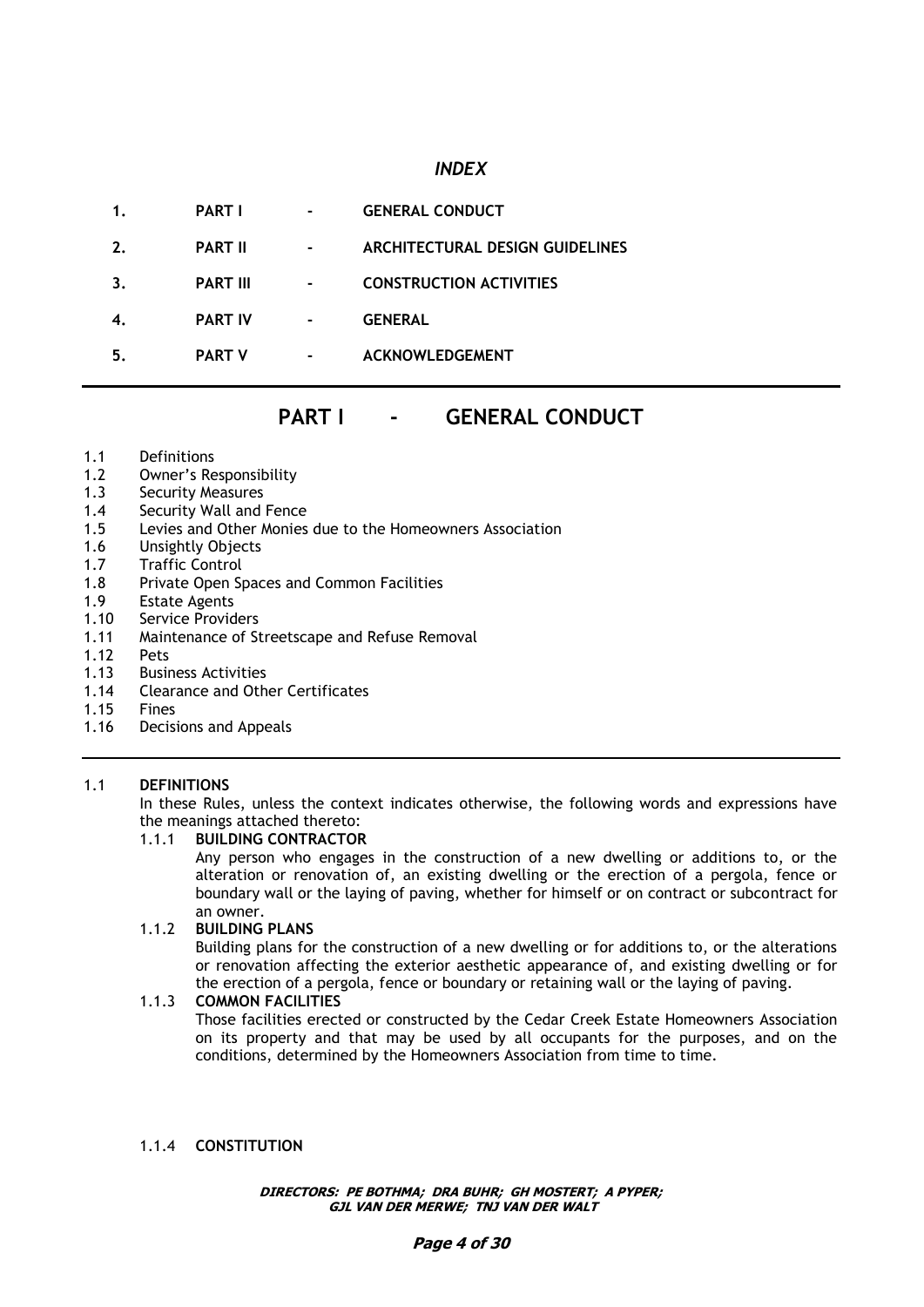The Memorandum and Articles of Association of the Cedar Creek Estate Homeowners Association as amended from time to time.

# 1.1.5 **CONTROLLING ARCHITECT**

The architect appointed from time to time by the Excom for aesthetic control of all building plans prior to submission thereof for municipality approval.

# 1.1.6 **EMPLOYEE**

Any person employed on a temporary or regular basis in the Estate by Excom, the Managing Agents, and the Estate Manager.

#### 1.1.7 **ERF**

Any piece of land in the Estate with its own number as it appear on the Surveyor-General's general plan and the title deed of which is registered separately in the Deeds Office, and includes a section in a Sectional Title Scheme.

#### 1.1.8 **ESTATE**

The township area known as Cedar Creek Country Estate.

### 1.1.9 **THE EXCOM**

The Members of the Executive Committee appointed and elected from time to time in accordance with the provisions of the Articles of Association.

#### 1.1.10 **LEVY**

The monthly subscription levied by the Excom to defray the costs of managing and administering the activities of the Cedar Creek Estate Homeowners Association.

#### 1.1.11 **MANAGING AGENT**

The agent appointed by the Excom to assist it with the day-to-day administration of the Estate, its affairs, transactions and finances.

# 1.1.12 **MUNICIPALITY**

The City of Jhb Municipality.

#### 1.1.13 **OCCUPANT**

Any person residing in the Estate, irrespective of whether he / she is an owner, a family member or relative of an owner, or a tenant or boarder occupying property of and owner in terms of a lease or any other agreement.

#### 1.1.14 **OWNER**

The registered owner of a single residential property or a residential sectional title property in the Estate.

#### 1.1.15 **PRIVATE OPEN SPACE**

Land reserved for the purposes of parks, sport, playing, resting or other forms of recreation, the access to which is controlled by the Excom.

#### 1.1.16 **SERVICE PROVIDER**

Any person who performs a maintenance, installation or repair service in connection with a property in the Estate, whether for himself or herself or on contract or subcontract for an occupant or the Cedar Creek Estate Homeowners Association.

#### 1.1.17 **CEDAR CREEK ESTATE HOMEOWNERS ASSOCIATION**

Cedar Creek Estate Homeowners Association established in terms of Section 21 of the Companies Act. (Reg No 2005/016517/08)

#### 1.1.18 **DEVELOPER**

ABSA Property Development (Pty) Ltd.

#### 1.1.19 **PROTECTED AREAS**

Certain demarcated areas in Cedar Creek Estate have been declared protected areas in terms of Regulations R1182 and R1183 of the Nature Conservation Act.

#### 1.2 **OWNER"S RESPONSIBILITY**

- 1.2.1 An owner must ensure that all members of his / her family and his / her tenants, boarders, visitors, employees, building contractors, subcontractors, service providers and persons delivering to their property comply with these Rules, notwithstanding any contrary provision contained in a lease or grant of rights to occupancy.
- 1.2.2 If owners sells or lets their property or any part thereof they must ensure that the buyer, tenant or boarder is provided with a copy of these rules.
- 1.2.3 Owners may not use their property or any part of the private open spaces or common facilities, or permit it to be used, in any manner or for a purpose that will cause a nuisance or create a disturbance, or that will be injurious to the reputation of the Estate.
- 1.2.4 The volume of music or electronic instruments should be tuned to a level so as not to be heard on adjacent properties.

#### **DIRECTORS: PE BOTHMA; DRA BUHR; GH MOSTERT; A PYPER; GJL VAN DER MERWE; TNJ VAN DER WALT**

#### **Page 5 of 30**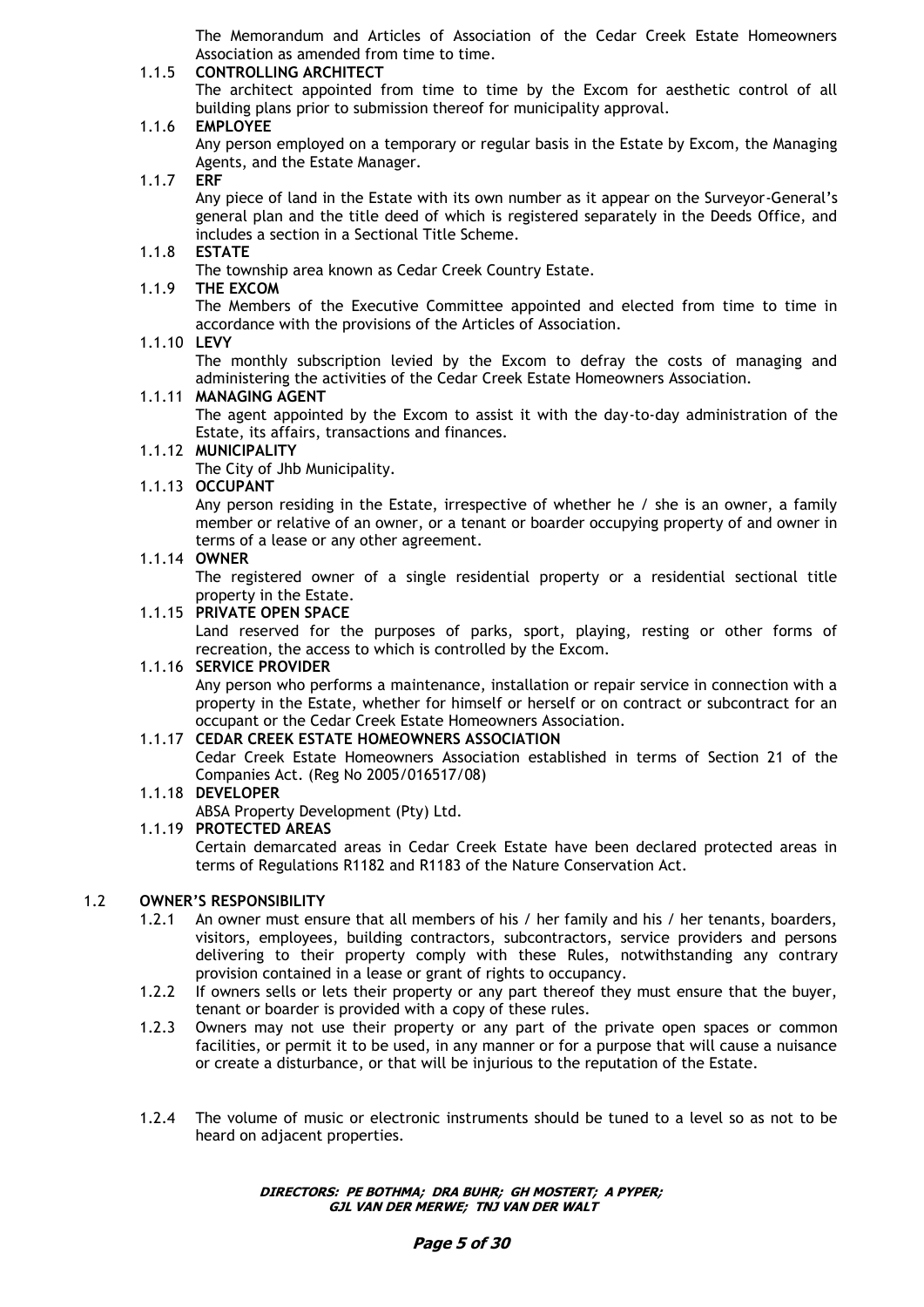- 1.2.5 Partying has to be conducted with the minimum noise generation and no music; noise or merrymaking may be heard outside the boundaries of the applicable stand, between midnight and 08:00.
- 1.2.6 Residents / Owners must address complaints of disturbances to the person causing such disturbance, Metro Police or SAPS. Any noise above 6.5 decibels is considered a disturbance.
- 1.2.7 The DIY mechanical maintenance of resident's vehicles will be conducted out of sight from the Estate streets and may never cause disturbance and intrusion to neighbours and or other Estate residents. Test-driving of serviced vehicles, should best be conducted outside the Estate.
- 1.2.8 The prescriptions of 1.2.7 apply *mutatis mutandis* to the DIY maintenance of any internal combustion engine vehicle, craft or implement.
- 1.2.9 The use of power saws, lawnmowers, bush cutters, weed eaters and the like (electric mowers are preferred), will only be indulged between the following hours:

| May - August      | $07:30 - 18:00$ |
|-------------------|-----------------|
| September - April | $07:00 - 19:00$ |

Sundays are regarded as "private time" and such activities and use of powered implements are restricted to mornings, i.e. only between 09:00 – 12:00.

- 1.2.10 After having received reasonable notice from the Estate Manager, an owner must allow a person authorized thereto by the Estate Manager to enter his / her Erf to: -
	- 1.2.10.1 Prune trees, shrubs and plants which interfere with the proper functioning of the security system; or
	- 1.2.10.2 Repair or carry out maintenance of any pipes, wires, cables and ducts existing on the erf concerned and being used or capable of being used in connection with any private open space or common facility, including the security system.

# 1.3 **SECURITY MEASURES: ESTATE SECURITY**

# 1.3.1 **SECURITY RULES**

In the interest of providing an effective security system, the rules relating to security as laid down by the Directors from time to time shall be adhere to at all times, and residents shall at all times treat the security personnel in a co-operative and patient manner

# 1.3.2 **ESTATE SECURITY IS DESIGNED TO FUNCTION AS FOLLOWS:-**

- 1.3.2.1 To provide an access control system. (Residents are responsible for their own safety and protection of their own private property.)
- 1.3.2.2 access control will be manned 24 hours per day;
- 1.3.2.3 on application residents will be issued with access cards at a fee determined by the

Directors from time to time – the security guard will allow vehicles with access cards free access to the Estate;

- 1.3.2.4 residents who are not in possession of an electronic access card must sign the Access Control Register every time they wish to enter the Estate;
- 1.3.2.5 contractors having business in the Estate together with their permanent and Temporary workers will be issued with contractor's access cards and contractor's employee access permits. A fee determined by the Directors from time to time is payable in respect of contractor's access cards;
- 1.3.2.6 if possible, the security centre at the gate should be advised in advance of the pending arrival of visitors, and particulars relating to vehicle registration numbers and the address to be visited;
- 1.3.2.7 at night, the Estate will be patrolled on a random basis by security guards;
- 1.3.2.8 all residents, tenants, night watchmen, domestic workers and other persons who reside on the Estate must register with the security centre and complete the required data sheets;
- 1.3.2.9 The perimeter wall and electric fencing serve as a deterrent and detection function and are not guaranteed to prevent a determined attempt at intrusion into the Estate.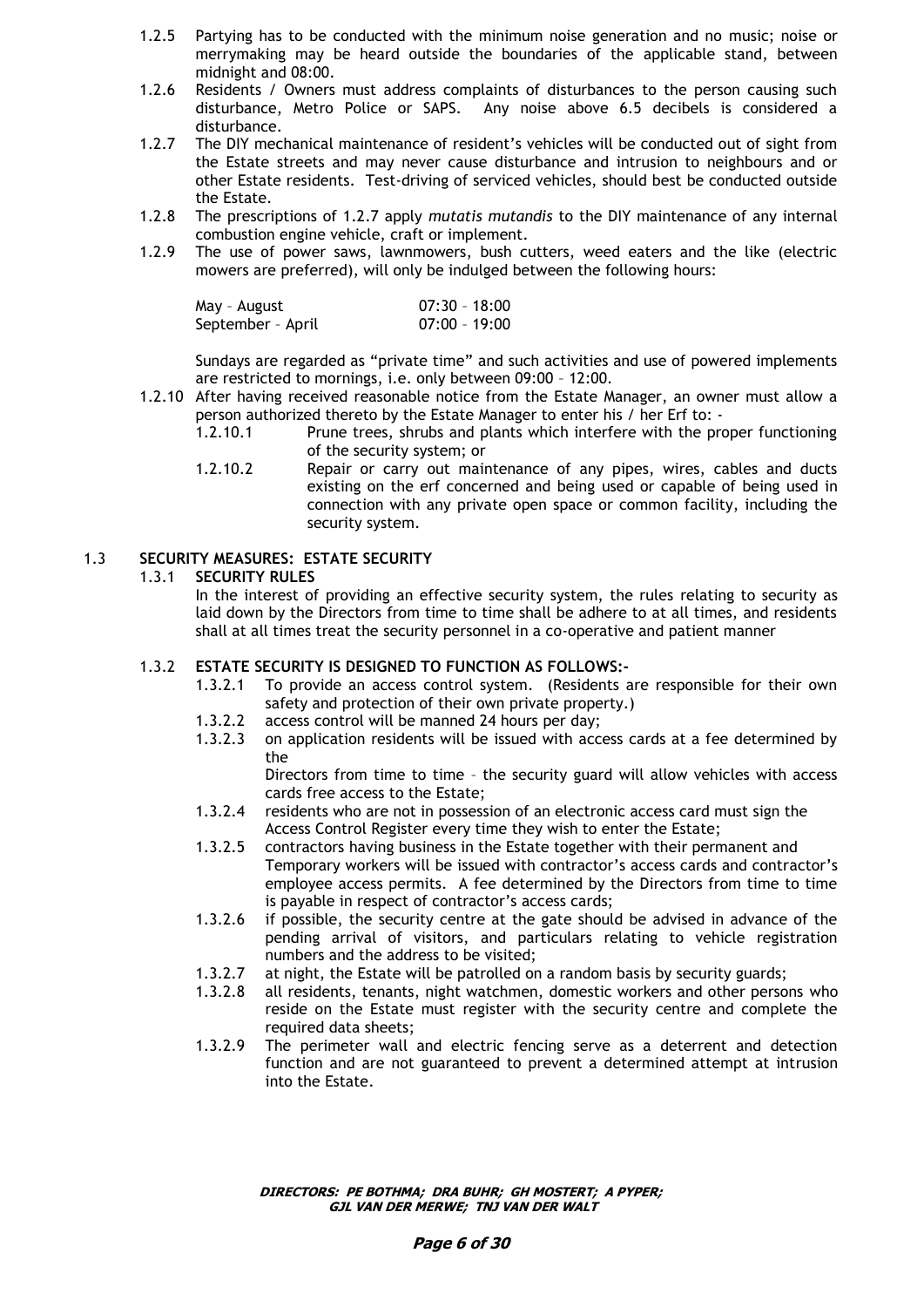# 1.3.3 **PRIVATE SECURITY**

Residents / Owners are welcome to employ private security companies should they wish to Do so; this however in no way excludes them from membership obligations as members of the Cedar Creek Homeowners Association. Residents / Owners are also to please note, that all private security is the responsibility of the Resident / Owner.

Residents / Owners must ensure that no more than one security board is place on the perimeter wall of the erf. The HOMEOWNERS ASSOCIATION will remove, and dispose of any excess boards.

# 1.3.4 **ACCESS CONTROL**

The entrance to the Estate has been equipped with a computerised access control system for the safety or residents. The co-operation of all residents is needed to ensure the successful operation of the system.

- 1.3.4.1 **THE ACCESS SYSTEM**
	- 1.3.4.1.1 **RESIDENTS**

Residents, as well as contractors and sub-contractors who would be involved for long periods in the Estate gain access by using an electronic access card. The system is computerised and the card is simply held against a reader at the entrance or exit point where after the boom opens automatically. Each access card is issued to a specific person and is programmed as such. Access cards are only issued to residents, contractors and sub-contractors. **Access cards are not transferable.**

# 1.3.4.1.2 **EMPLOYEES**

Night watchmen employed by contractors, gardeners and domestics are issued with an access permit. A clear photocopy of the applicant's identity document (reduced to 70%) must be provided to the Estate Manager for this purpose.

# 1.3.4.1.3 **EMPLOYEES OF CONTRACTORS**

Employees of contractors will only be allowed entry is accompanied by their employee or his duly appointed representative.

### 1.3.4.1.4 **SHORT-TERM CONTRACTORS**

Short-term contractors (five business days or less) must complete and sign the Access Control Register each time the Estate is entered. The contractor will be issued with a "visitors permit" each time that the Estate is entered. Exit will not be granted without the "visitors permit" being returned.

# 1.3.4.1.5 **VISITORS AND DELIVERY VEHICLES**

Visitors and drivers of delivery vehicles must complete and sign the Access Control Register before access to the Estate can be obtained. The driver of these vehicles will be issued with a "visitor's permit" by the security officer. These permits must be returned to the security officer on leaving the Estate. Should a resident receive a visitor for a longer period than 24 hours security must be notified of the period at the time when the "visitor's card" is issued.

Lost access cards and / or permits must be reported to the Estate Manager at the Estate Office or the Managing Agents immediately, so that they can be cancelled.

# 1.3.4.2 **ISSUING OF ACCESS CARDS AND PERMITS**

Applications for access cards and permits must be lodged with the Estate Manager (Estate Office) or the Managing Agents.

# 1.3.4.3 **COST OF ACCESS CARDS AND PERMITS**

# 1.3.4.3.1 **ACCESS CARDS**

Access cards cost R75.00 each (refund value NIL).

Cardholders must pay R75.00 for the replacement of lost or damaged cards.

#### 1.3.4.3.2 **ACCESS PERMITS**

The following access permits are issued free of charge:-

o Visitors permits.

The following permits must be paid for:-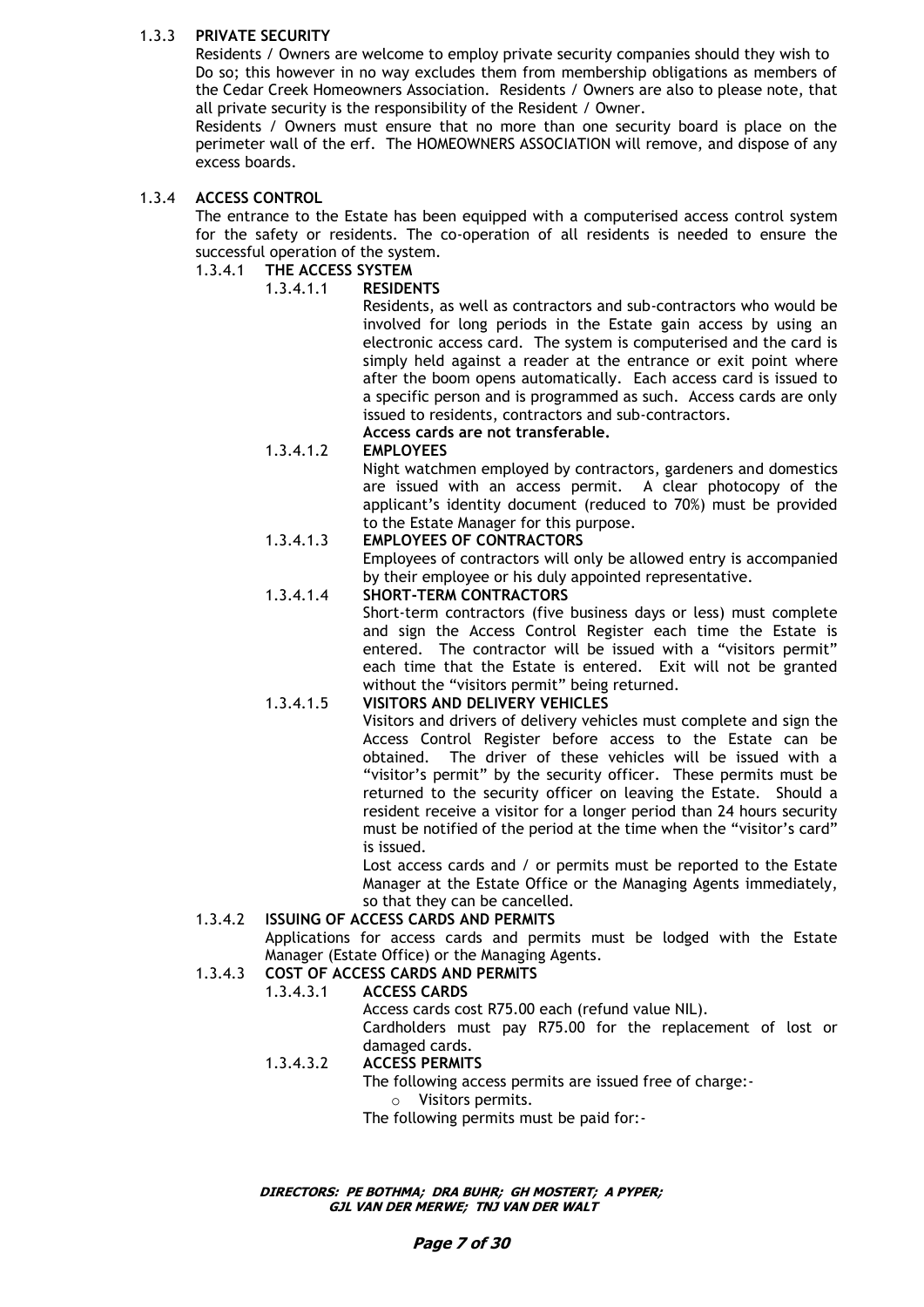- o Permits for Employees (laminated card).
- Price R50.00 each (refund value NIL).
- 1.3.4.4 **CARDS AND PERMITS NO LONGER IN USE** Cards and permits, which become redundant, must be returned to the Estate Manager to be deactivated and / or destroyed.

Please note that there is **no refund** for access cards and permits returned.

1.3.4.5 **ARRIVALS AT THE GATE WITHOUT AN ACCESS CARD OR PERMIT**

**Holders of access cards or permits who arrive at the gate without a card or permit will not be allowed access, without completing the Access Control Register.**

# 1.3.4.6 **PERIOD OF VALIDITY OF ACCESS CARDS AND PERMITS**

- 1.3.4.6.1 Access cards Indefinite
	- 1.3.4.6.2 Access permits:-
		- 1.3.4.6.2.1 Permits for employees expire on 31 March each year after which a new application must be submitted. In such cases the permits are issued free of charge.
		- 1.3.4.6.2.2 Permits issued for a specific period and expire on the programmed expiry date.

#### 1.3.4.7 **APPLICATION FOR ACCESS CARDS / PERMITS**

Applications must be submitted in writing, the following forms are used for this purpose:-

### 1.3.4.7.1 **RESIDENTS**

Complete "Personal Particulars required for the Register of Owners" form which is obtainable from the Estate Manager's office or Managing Agents. Please indicate the number of access cards and / or permits required on this form. Live-in domestic workers and gardeners, and regular non-residing workers must be in possession of an access permit. Electronic access cards are only available from the Estate Manager.

### 1.3.4.7.2 **CONTRACTORS AND SUB-CONTRACTORS**

Complete "Contractors Registration Details" form which is obtainable from the Estate Manager's office or Managing Agents. Please indicate the quantity of access and / or permits required on this form.

In the event of a contractor also being the registered owner of a stand both the abovementioned forms must be completed.

# 1.3.4.8 **PRECONDITIONS TO BE A CARD OR PERMIT HOLDER**

Access cards or permits can only be issued to residents / contractors whose financial liabilities towards the Homeowners Association have been met in full. Levies and building deposits must be paid up to date before access cards / permits can be issued.

The access cards / permits of persons who fall in arrear with these payments will be disabled until their accounts have been settled. The only alternative way that these persons could obtain access to the Estate is by completing and signing the Access Control Register. This Rule is an instruction from the Board and the Security Officers at the entrance have no discretion on this matter.

The identification documents of all applicants must b available for inspection by the Estate Manager. **No access card / permit can be issued to a person without a valid identification document.**

# 1.3.5 **VISITORS TO RESIDENTS**

- 1.3.5.1 Visitors to residents must duly complete and sign the Access Control Register, receive a "visitors card" when entering the Estate.
- 1.3.5.2 Visitors must return the "visitors card" on egress, failure to do so will result in security refusing exit. The visitor will at all times comply with the instructions of the security members at the main gate.
- 1.3.5.3 Security will not allow access to any visitor under the influence of alcohol, drugs or in any other suspicious circumstances.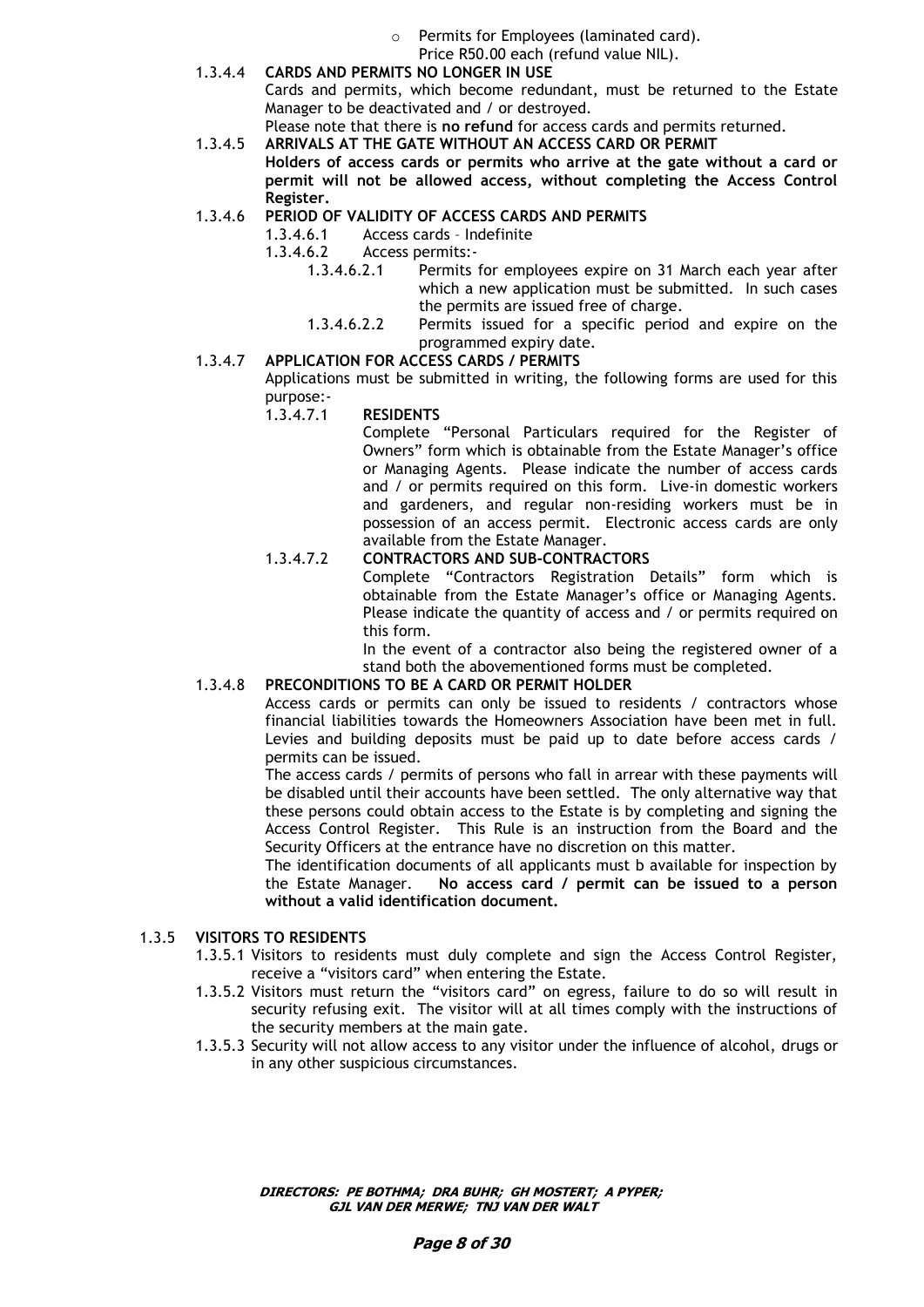# 1.3.6 **DOMESTIC WORKERS / DOMESTIC"S SPOUSES / GARDENER (FULL TIME)**

- 1.3.6.1 The resident must complete the required application / registration forms obtainable from the Estate Manager supported with all required documentation.
- 1.3.6.2 A domestic worker, domestic's spouse, full time gardener will be issued with a clip on laminated ID card that must be carried at all times.

# 1.3.7 **HOUSE ALARMS**

1.3.7.1 All residents are encouraged to install an alarm system in their residence.

# 1.3.8 **FIREWORKS AND FIREARM USE**

- 1.3.8.1 **NO** fireworks will or may be set off within the boundaries of the Estate.
- 1.3.8.2 As the discharge of fireworks has been prohibited by bylaw, criminal charges will be brought against any perpetrator. An internal fine of R500.00 will be levied.
- 1.3.8.3 Discharging a firearm in a residential area has been outlawed and is, therefore, prohibited in the Estate. Criminal charges will be instated in all cases of unlawful gun discharges.
- 1.3.8.4 Discharge of a firearm for any purpose or reason other than self-defence and emergencies will be met with criminal charges and the perpetrator will be fined internally to a minimum of R1 000.00.
- 1.3.8.5 Events organised by the Homeowners Association or approved by the Board of Directors, may, after due consultation with all parties involved, include the usage or display items, such as laser but under no circumstances explosive devices of any nature

# 1.3.9 **GENERAL**

- 1.3.9.1 Residents will be allowed to have one "night-watchman" on each unoccupied stand during building periods. A resident may alternatively make use of an accredited security company as appointed by the Homeowners Association to post a security officer on the premises at the owner's expense. All night watchmen must be issued with a reflecting bib at the expense of the stand owner.
- 1.3.9.2 Residents are requested to inform the Estate Manager / Security if they will be away from their premises for a period of longer than 4 days. Full details must also be provided of the person / s that will be occupying the premises during that time. This information is required for the security to be able to contact the owner during his absence if needed. **The Homeowners Association accepts no responsibility for the premises.**
- 1.3.9.3 **AMENDMENTS TO THE RULES OF CONDUCT**
	- The Board of Directors can amend or add to the Rules from time to time.

# 1.3.9.4 **CONTINUED CONTRAVENTION OF A RULE**

The Directors reserve the right to take any action they deem fit in the event of a continued contravention of a rule. Such action can include ratification by the Homeowners Association, the cost of which will be charged to the transgressor, or the imposition of a fine and subsequent legal action or the withholding of clearance certificates. Legal costs incurred by the Homeowners Association in respect of any legal steps taken against an owner to remedy a breach will be for the account of that owner.

# 1.4 **SECURITY WALL AND FENCE**

- 1.4.1 No person may damage or remove any part of the security wall or fence.
- 1.4.2 No attachments may be made to the security wall or fence without the prior written approval of the Estate Manager.
- 1.4.3 No signage whatsoever may be erected against or on top of the security wall or fence.
- 1.4.4 Owners / Residents living on property adjacent to the Estate boundary or perimeter will ensure that a minimum area of 1.5m on the inside of the brick wall or palisade fence be kept clean of any *flora* to ensure that the electric fence maintenance and security patrolling can be carried out.
- 1.4.5 No residents may refuse access to their property if any form of maintenance (preventative or current) must be carried out to the boundary wall / palisade fence or security related equipment (trimming of plants).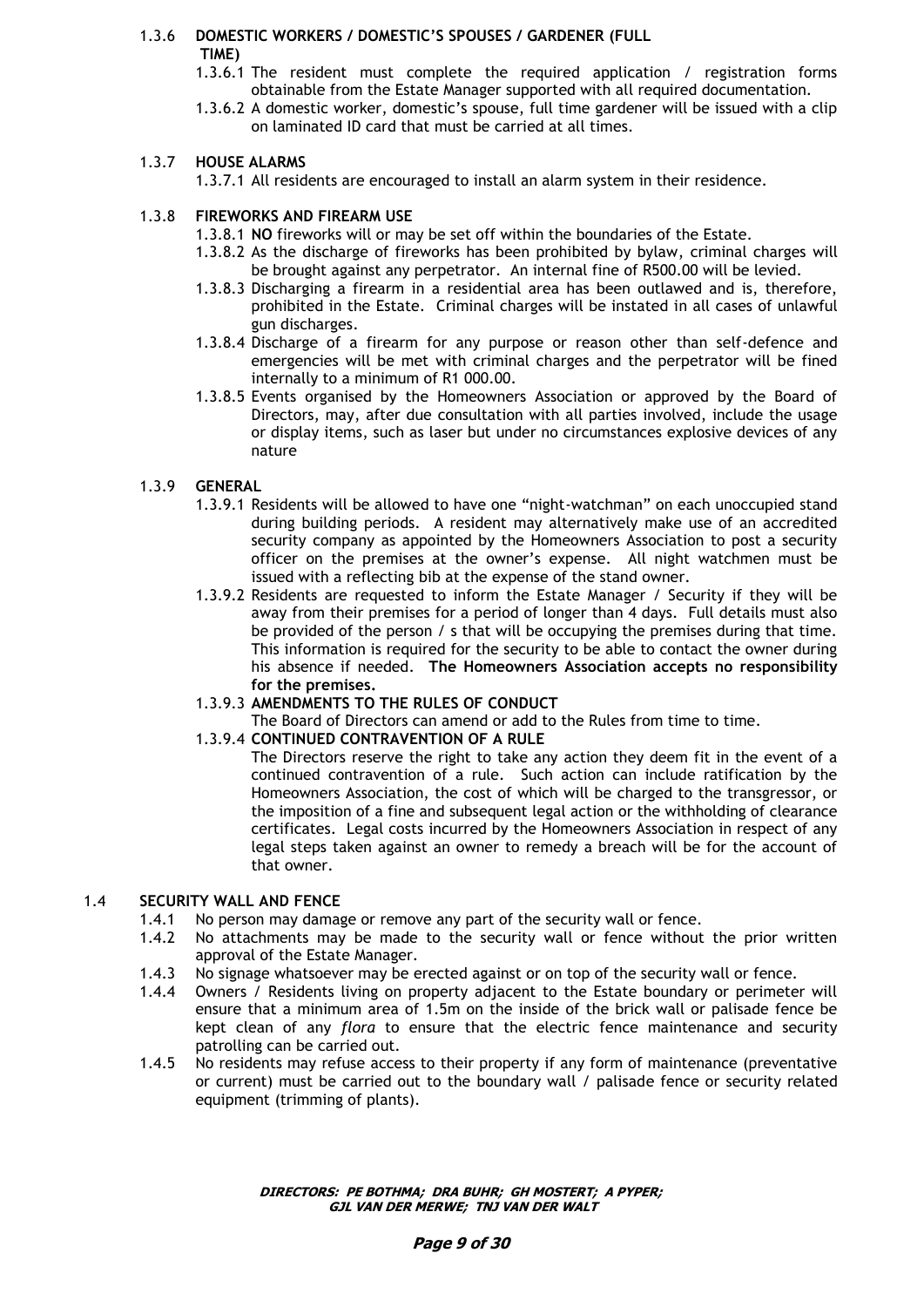1.4.6 Repairs and maintenance times will be coordinated with the Estate Manager. Residents must be cooperative regarding any fence / wall related issues, as this poses a major security risk and impacts on all residents within the Estate.

# 1.5 **LEVIES AND OTHER MONIES DUE TO THE HOMEOWNERS ASSOCIATION**

## 1.5.1 **LEVIES**

- 1.5.1.1 **DUE DATE**
- Al levies are due and payable in advance on the first day of each calendar month. 1.5.1.2 **INTEREST ON ACCOUNTS IN ARREAR**
	- Interest will be raised on all accounts in arrear at an interest rate determined by the Directors from time to time.
- 1.5.1.3 **PENALTY CHARGE FOR LETTERS OF DEMAND** The Directors may levy a penalty for the issuing of letters of demand at a rate determined by the Board from time to time.
- 1.5.1.4 **HANDING OVER OF ACCOUNTS IN ARREAR** The Directors can hand levy accounts that are outstanding for 60 days and longer over to an attorney for collection and all costs incurred will be recovered from the applicable member.

# 1.5.1.5 **TEMPORARY DISABLING OF ACCESS CARDS**

The Directors can approve the temporary disabling of access cards if the levies payable by an owner are in arrears. Such owner will only be allowed access to the Estate after completion and signing of the Access Control Register. Cards will be enabled by the Estate Manager 24 hours after proof has been provided that the full outstanding account has been settled.

# 1.5.2 **ADMINISTRATION**

- 1.5.2.1 The administration of the Estate is solely the responsibility of the elected Board of Directors. They may decide to delegate certain or all of the managerial powers to the Managing Agent or Estate Manager.
- 1.5.2.2 An appointed Managing Agent will collect levies on behalf of the Homeowners Association.

# 1.6 **UNSIGHTLY OBJECTS**

- 1.6.1 Occupants may not cause or allow any object to be exposed on their property, which could, in the opinion of the Excom, be considered unsightly or detrimental to the appearance of the Estate when viewed from outside the property.
- 1.6.2 A washing line must not be erected, and washing may not be hung out, in such a way that it is visible from a street or common area.
- 1.6.3 Washing lines will be obscured from view and will only be allowed at the rear of the main house or furthest building.
- 1.6.4 No washing may be hung from windows.
- 1.6.5 No washing may be conducted in streams, pools or outside of buildings.
- 1.6.6 Occupiers may not place any sign, notice, billboard or advertisement of any kind whatsoever on any part of their property so that it is visible from outside the property without the written consent of the Board of Directors.

# 1.7 **TRAFFIC CONTROL**

The streets of Cedar Creek Estate are for the movements of all occupants, whether by foot, or mechanical means. Note that cars are considered to be part of the street environment, but not necessarily the dominating factor as cars must yield to pedestrians.

- 1.7.1 Pedestrians have right of way.
	- 1.7.1.1 Parents are solely responsible if their children are playing in the streets of the Estate. This behaviour must be discouraged.
	- 1.7.1.2 Residents are to note that pedestrians may cross streets at designated crossings in the Estate. Such crossings have right of way and pedestrians should be allowed to cross before motorists. Motorists must always approach crossings with caution. Pedestrian crossings are to be regarded as yield signs. Should pedestrians be noticed at these crossings, motorists must bring their vehicles to a complete standstill.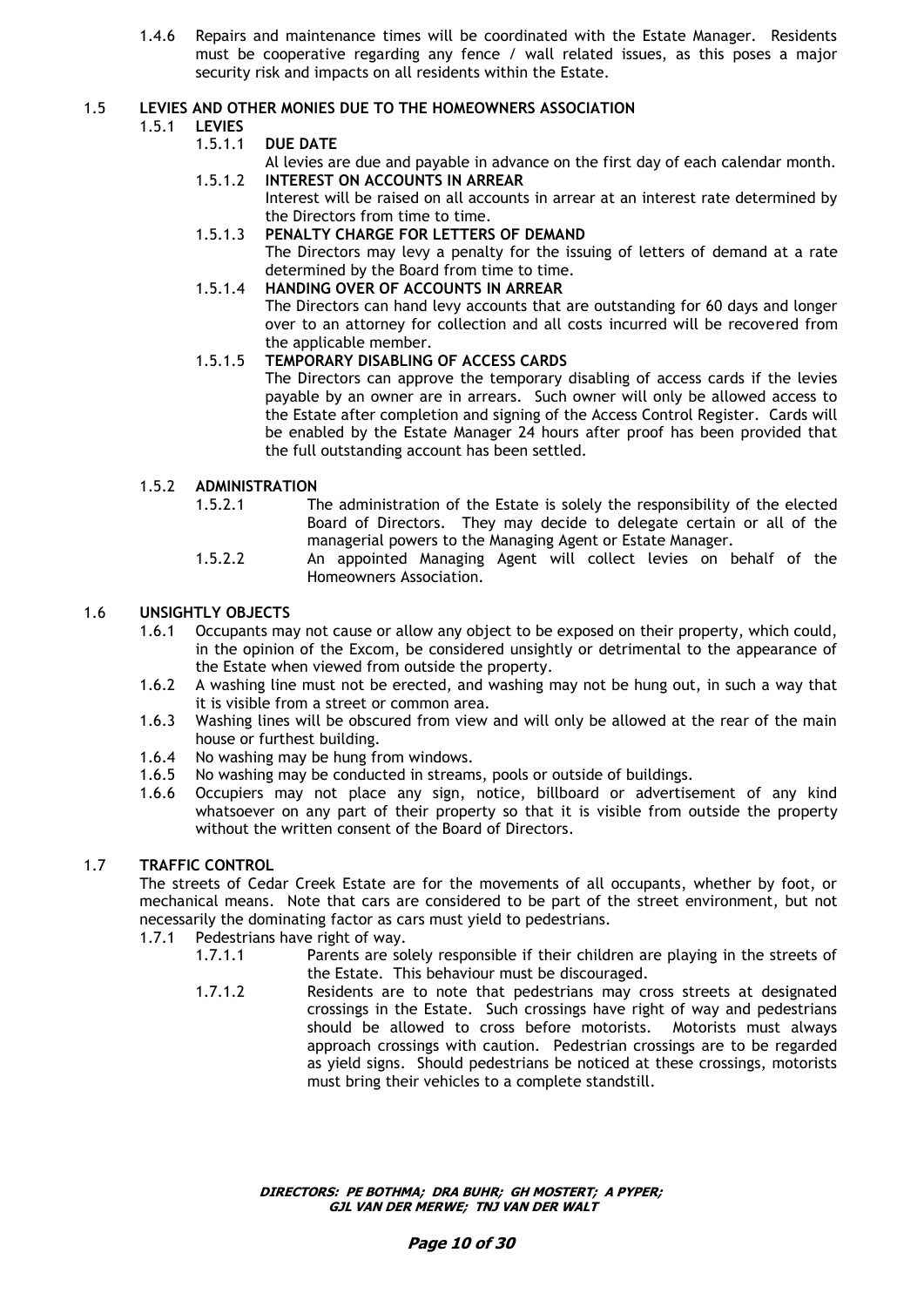- 1.7.1.3 The Estate Manager has the authority to apprehend and fine motorists who disregard these crossings.
- 1.7.1.4 The amount to which fines will be levied, will be decided by the Board of Directors from time to time and notice given, but is set to be a minimum of R150.00 for a first offence.
- 1.7.2 Unless specifically stated otherwise in these Rules, the normal statutory traffic laws apply in the Estate in accordance with Regulations of the Road Traffic Act, Act 75/1984.
- 1.7.3 A speed limit restricted to 30 km/h applies in the Estate.
- 1.7.4 Vehicles must at all times be operated with the utmost care in the Estate.<br>1.7.5 Vehicles may not be operated anywhere other than on the streets in
- Vehicles may not be operated anywhere other than on the streets in the Estate or on private property.
- 1.7.6 Vehicles that, in the opinion of the Excom, produce excessive noise will be prohibited from entering the Estate and / or being operational in the Estate.
- 1.7.7 Bicycles may not be operated on sidewalks and pedestrian walkways.
- 1.7.8 Skateboards, roller blades and similar may not be used on streets, sidewalks and pedestrian walkways in the Estate.
- 1.7.9 Vehicles may not be left unattended in such a manner that they may cause an obstruction to other road users.
- 1.7.10 No unlicensed vehicle or non-roadworthy vehicle will be allowed to use the roads in the Estate.
- 1.7.11 No unlicensed drivers may be allowed to operate a road going mechanised vehicle on roads in the Estate.
- 1.7.12 No "veldt" motorcycles, such as scramblers, quad bikes, three wheelers etc. will be allowed to use the roads if they would not be allowed on a normal public road. Only licensed and roadworthy vehicles will be allowed. Unlicensed vehicles must be transported by trailer or by LDV.
- 1.7.13 Such use will be restricted in terms of noise emission and the Estate Manager has the sole delegated power to determine if such a vehicle is unnecessarily noisy or not. The Estate Manager may bar the use of that particular vehicle from further use on the Estate, until such time as the necessary modifications have been done thereto. The Estate Manager, prior to reuse on the Estate, must evaluate the vehicle. If the permission to resume use has not been received, the offender will be fined to an amount equal to the normal fine for violations applicable at the time of transgression.
- 1.7.14 Users of Ride-on lawnmowers have to adhere to the same rules as depicted in 1.7.12 and 1.7.13 supra. No such lawnmower, save for the official Estate mower in use to maintain the common areas of the Estate; will be allowed to utilise the roads or to be used as a mode of transport in the Estate.
- 1.7.15 Bicycles have preference in the usage of the Estate roads over that of cars. Children and cyclists must however adhere to all the rules of the road as well as the Rules of the state authorities regarding road usage.
- 1.7.16 No motorised modes of transport of whatever natures, save for the Estate maintenance vehicles, and are allowed in and on the designated paths.
- 1.7.17 Any transgression on the Road Traffic Act of South Africa, Act 75 of 1984 will be considered to be misconduct in terms of the Code of Conduct and the Homeowners Association have the right to introduce fines and enforce payment of fines for such misconduct in addition to any fine imposed by the authorities in terms of the Road Traffic Act, Act 75 of 1984.

# 1.8 **PRIVATE OPEN SPACES AND COMMON FACILITIES**

- 1.8.1 All Private Open Spaces and Common Facilities are for the benefit and use of all occupants who must be considerate **and take care** when using these areas.
- 1.8.2 Private Open Spaces and Common Facilities may not be damaged in any way.
- 1.8.3 Picnics are permitted in designated areas only.
- 1.8.4 No open fires or braais are permitted in Private Open Spaces.
- 1.8.5 Pets may not be allowed to enter water features.
- 1.8.6 No trees or other flora may be removed from or planted on **Private Open Spaces** without prior written permission of the Estate Manager.
- 1.8.7 Vehicles may not be parked on Parked Open Spaces without the prior written consent of the Estate Manager.
- 1.8.8 No rubble or refuse should be dumped or discarded in **any public area or open / vacant stands.** Contravention will be punishable with prosecution by way of the City Council's bylaws. Further, the Homeowners Association will remove the rubble or refuse and in the case where the perpetrators are known, will do so at the costs of the perpetrator.
- 1.8.9 The Estate Manager may issue spot fines up to R250.00 for dumping or littering.

#### **DIRECTORS: PE BOTHMA; DRA BUHR; GH MOSTERT; A PYPER; GJL VAN DER MERWE; TNJ VAN DER WALT**

# **Page 11 of 30**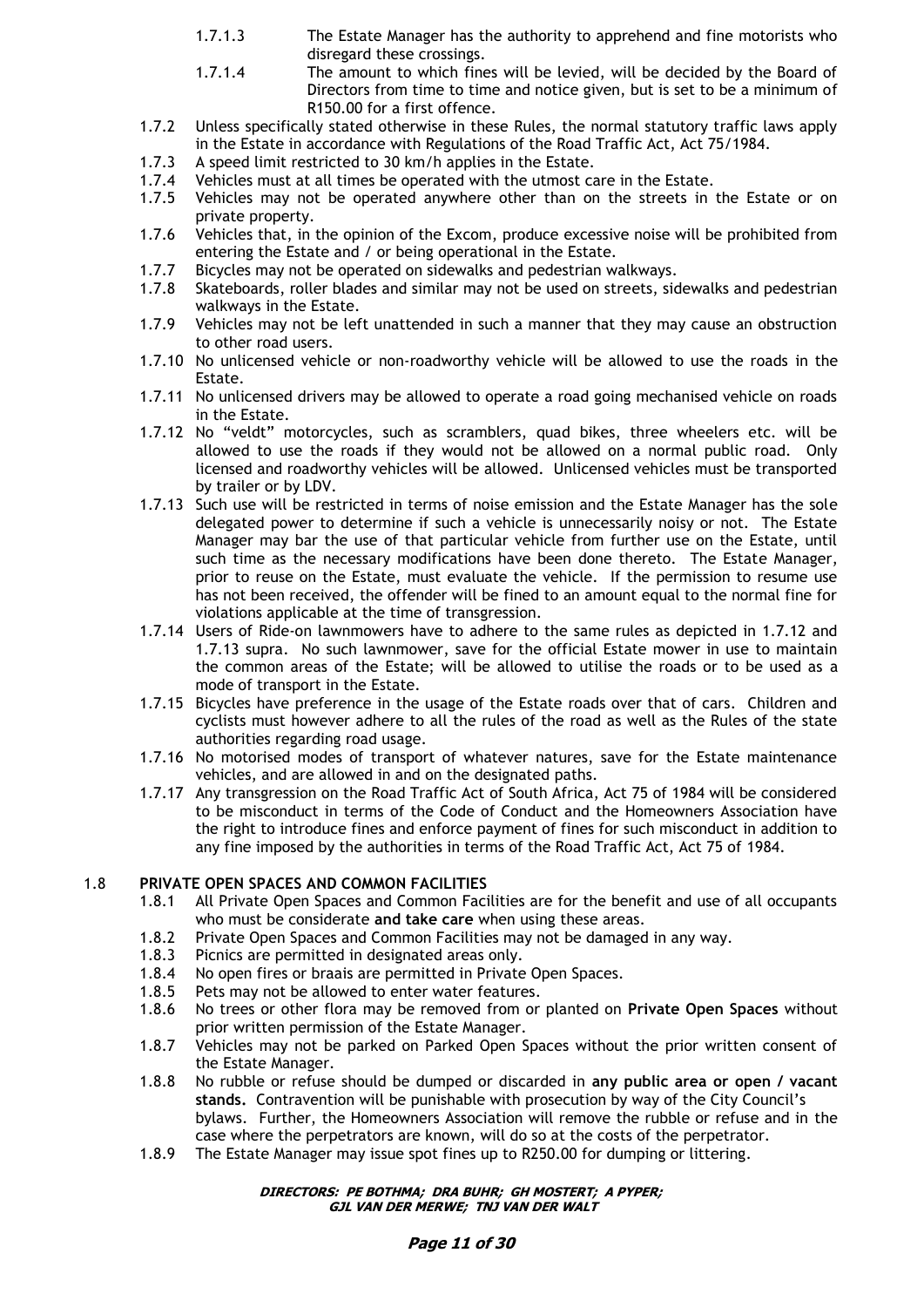- 1.8.10 A particular appeal is made to residents to develop the habit of picking up and disposing of any litter encountered in open spaces.
- 1.8.11 Fauna of any nature may not be harmed or trapped in any public area, be it by people or by dogs.
- 1.8.12 Residents are responsible for maintaining trees, plants and shrubs planted on their kerbside by the Homeowners Association. In the event of damage to same, or the demise thereof, the resident is requested to notify the Estate Manager, in order to have it replaced or treated.
- 1.8.13 Residents are expected to maintain a high standard of garden frontage and kerbside maintenance. Lawn must be kept short and edges trimmed. Hedges must be suitably shaped and may not consist of poisonous or pungent plants.
- 1.8.14 Residents must ensure that declared noxious flora is not planted or growing on their sidewalks or in gardens as well as to adhere to the indigenous Plants and Protection Act, Act 185 of 2000.
- 1.8.15 Swimming pool water may not be emptied onto the green areas but must be channelled into the storm water system. Permanent ducting has to be installed by residents who install pools on their premises.
- 1.8.16 The owners of vacant stands must keep them clean and veldt grass must be kept short to prevent fires as well as for security reasons. Veldt grass is not allowed to grow higher than 50cm. Grass taller than the prescribed height will be trimmed by the Homeowners Association and the expense thereof will be added to the monthly levy of the owner concerned.
- 1.8.17 If the length of veldt grass is not maintained, the Homeowners Association reserves the right to clean the stands at the owner's expense regularly as it causes a threat of fires and is a major security risk, without further notice to the owner.
- 1.8.18 Trimming of veldt grass is mandatory and express condition of the purchasing of a stand on the Estate. Trimming must be done on a regular basis, i.e.; before or as soon as the grass reached 50cm in height, it has to be trimmed immediately. Trimming by individual owners must be done to the satisfaction of the Homeowners Association. The Estate Manager should be informed of the fact that the owner had trimmed the grass on his / her stand and will inspect the premises to ascertain if it conforms to the Rules and Regulations.
- 1.8.19 Residents make use of open space areas, entirely at their own risk at all times, notwithstanding that these areas may or may not be maintained and / or supplied with facilities by the Homeowners Association.
- 1.8.20 Certain areas in the Estate are demarcated conservation areas and may not be used as common or private open spaces. A plan indicating the areas are obtainable from the office of the Estate Manager.

# 1.9 **ESTATE AGENTS**

1.9.1 ACCREDITATION

- 1.9.1.1 An Estate Agent is accredited after paying the prescribed fee and signing an agreement with the Homeowners Association, that such agent will abide by the stipulated procedures applicable to the sale and / or lease of property in the Estate, and after having familiarised him / herself with the concepts, rules and conditions under which a buyer and / or lessee purchases and / or leases property in the Estate.
- 1.9.1.2 Accreditation of Estate Agents may be reviewed by the Homeowners Association from time to time, and an updated list of accredited agents will be available at the offices of the Estate Manager or Managing Agents.
- 1.9.1.3 Agents may only operate on a "by appointment" basis, and must personally accompany a prospective buyer and are not allowed to erect any "For Sale" signage.
- 1.9.1.4 Only standard "Show" boards approved by the Homeowners Association's directors from time to time will be allowed.
- 1.9.1.5 All show boards are to be removed by 19:00 on the show day.
- 1.9.1.6 Boards found on stands after a show day, will be removed and impounded by the Homeowners Association.
- 1.9.1.7 An R500.00 fee is payable per Estate Agent (R250.00 refundable) on application.
- 1.9.1.8 A photo must be provided by the Estate Agent, to be fixed to the access card.
- 1.9.1.9 The fee mentioned in 1.9.1.7 can be revised by the Board from time to time.

# 1.9.2 **ACCREDITATION PROCEDURE DOCUMENT**

 A copy of the Accreditation Procedure Document is obtainable from the Estate Manager or Managing Agents.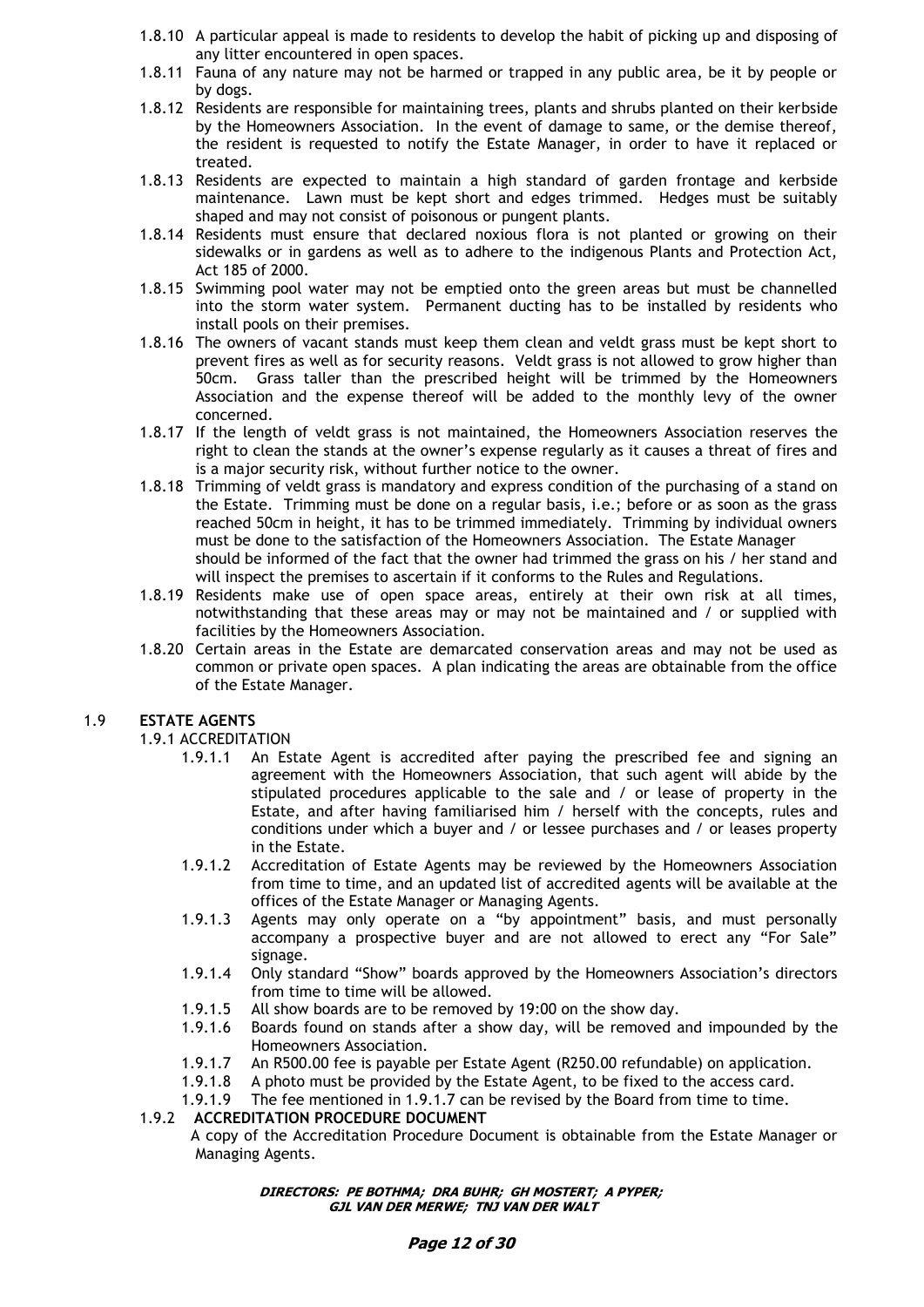# 1.10 **SERVICE PROVIDERS**

- 1.10.1 An occupant who wishes to employ a Service Provider for a single engagement or a series of irregular engagements must **notify the Estate Security Personnel at the Main Entrance and provide them with the name and expected arrival time of the Service Provider.** Such a Service Provider must complete the access control register on each entry.
- 1.10.2 Occupants must inform the Estate Security Personnel at the Main Entrance if they have engaged a Service Provider on a regular basis to perform a service at their property and provide the name of that Service Provider.
- 1.10.3 A Service Provider who has regular engagements in the Estate may register with the Estate Manager completing the prescribed application form, and may in the sole discretion of the Estate Manager be provided with access permits themselves and their employees.
- 1.10.4 Services Providers may not place a sign advertising their business on a property during the time working at a property.
- 1.10.5 A Service Provider may be present or operate only during the following working hours: Monday to Thursdays : 06:00 - 18:00

| Saturday |  |  |  | $07:00 - 15:00$ |                 |
|----------|--|--|--|-----------------|-----------------|
|          |  |  |  |                 |                 |
| Friday   |  |  |  |                 |                 |
|          |  |  |  |                 | $06:00 - 16:00$ |

- 1.10.6 An application for permission to work outside the normal working hours, together with the written consent of all adjacent neighbours, must be lodged with the Estate Manager at least 5 (five) working days prior to the intended work, unless the Estate Manager, in a particular instance, agrees to a shorter period.
- 1.10.7 Sundays and public holidays and the period between 24 December and 2 January (both days included), are not normal working days and a Service Provider may not work in the Estate on these days. A Service Provider may, however, on application in the discretion of the Estate Manager be allowed to work on these days. The application, together with the written consent of all adjacent neighbours, must be lodged in writing to the Estate Manager.

# 1.11 **MAINTENANCE OF STREETSCAPE AND REFUSE REMOVAL.**

# 1.11.1 **STREETSCAPE**

1.11.1.1 Every owner has a responsibility to the Estate community as a whole to maintain the area between the road kerb and the boundary wall of his property, commonly referred to as the sidewalk. The City Council has informed the Board,

that the kerbs and sidewalks no longer form part of the municipal upkeep and that home owners are liable and responsible for this upkeep.

- 1.11.1.2 Damage to the kerbside, traffic signs, lamp posts, meter boxes and other road marks, will be for the account of the offender or the legal guardians of minors or the principals of contractors committing offences.
- 1.11.1.3 The need for repairs of such damages is to be reported to the Estate Manager as soon as possible. The Estate Manager will notify the offender or alleged offender of the damage inflicted and the Estate will undertake the repairs at the cost of the offender.
- 1.11.1.4 Payment of such repairs will be levied against the monthly levy account payable to the Homeowners Association and will be added to the account of the offender for payment at the end of the ensuing month.
- 1.11.1.5 Parking on kerbsides and sidewalks should be minimised to allow free passage to pedestrians.
- 1.11.1.6 Kerbsides and sidewalks may not be used as storage facility for sand, topdressing, gravel, bricks etc. It is the responsibility of the owner of the stand, to clear the kerbside or sidewalk within one working day, from date of accidental delivery thereon, in order to avoid fines. Initial wrongful delivery on any kerbside or sidewalk is subject to the minimum fine for first offenders, currently R150.00. This amount may be amended by the Board of Directors from time to time
- 1.11.1.7 Kerbsides and sidewalks are the responsibility of the owner or resident of the particular stand. On occupation of a stand, the new owner has to level, clean and establish the "permanent" sidewalk of the stand. Sidewalks and kerbsides should preferably only be covered with grasses such as lawn, kikuyu, Canada Green or cobble stone paving to allow free access to pedestrians. The fact that servitudes are registered on sidewalks should be acknowledged at

all times.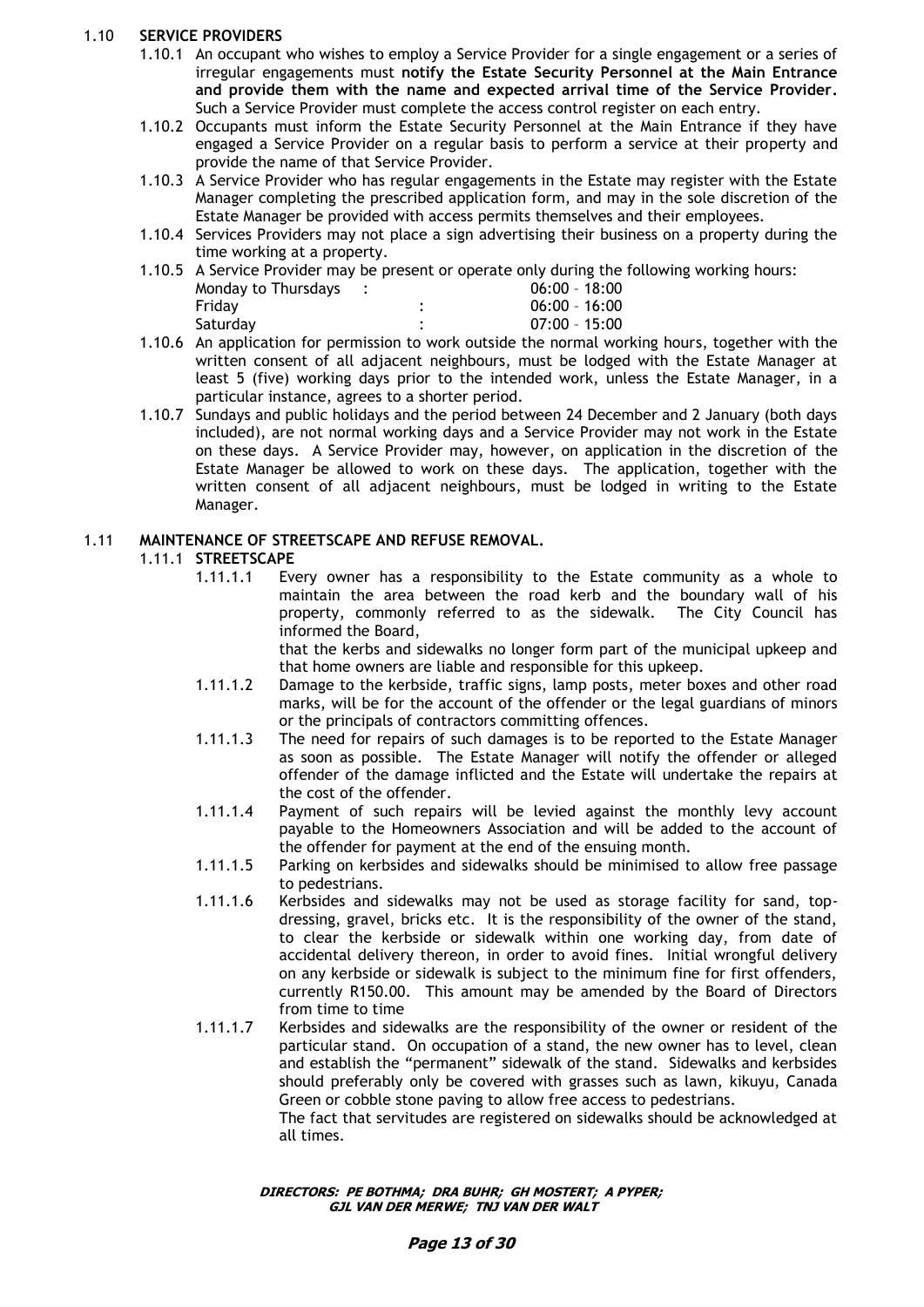- 1.11.1.8 In the event of non-compliance with this Rule, the Estate Manager will prepare the sidewalk and plant same with kikuyu or other lawn and the cost thereof, will be deducted from the building deposit or added to levy accounts. The owner will be given one week-prior notice, before the Estate Manager will commence with the preparation of the Sidewalk. No further notice will be given thereafter and the work will commence and be completed forthwith.
- 1.11.1.9 Garden fences / walls and outbuildings, which form part of the streetscape, must be maintained and painted where necessary. The neglect to do so will result in the Homeowners Association affecting the necessary upkeep, repairs or replacements or painting of structures, and the cost charged to the owner. Notice to such effect will be given at least seven days prior to execution thereof in order to have the resident / owner placed in a position to rectify same at own expense.
- 1.11.1.10 Caravans, trailers, boats, Wendy houses, tool sheds, equipment, tools, engine and vehicle parts as well as accommodation for pets should be sited out of public view.
- 1.11.1.11 Building material may not be dumped on the sidewalks under any circumstances; notwithstanding the fact that construction is in progress or that refuse or rubble removals have been ordered. All building materials / waste will be kept on the stand at all times.
- 1.11.1.12 Garden refuse, other rubbish, building waste or rocks may not be dumped on vacant properties and will be removed at the cost of the owner. The costs of contracted removal will be added to the owner's levy account.
- 1.11.1.13 No trees, plants or sidewalk lawn may be removed without the permission of the Estate Manager.
- 1.11.1.14 Planting of shrubs, trees, flowers or plants should not interfere with pedestrian traffic or obscure the vision of motorists. Should trees be planted on sidewalks, owners must liaise with the Estate Manager to prevent trees being planted on top of sewer and water main lines.

# 1.11.2 **REFUSE REMOVAL**

- 1.11.2.1 Refuse removal is the responsibility of the resident.
- 1.11.2.2 The timetable and prescriptions for domestic refuse removal, as published by the Town Council will apply and residents will have to place their refuse containers in the demarcated areas and during the indicated time periods.
- 1.11.2.3 Refuse bins may be placed on the sidewalk only in the morning of the day for which refuse collection is scheduled. If refuse is for whatever reason not collected on the scheduled day, the occupant must remove the bin to a place where they cannot be reached by foraging pets.
- 1.11.2.4 Refuse bins have to be removed from sight as soon as possible after collection and emptying by Council.
- 1.11.2.5 General garden refuse may not be placed on the kerbside or sidewalk, except if a collecting agent will remove it within a period of 8 hours.
- 1.11.2.6 The Estate Manager prior to the engaging of their services must approve such collecting agents and they will have to register for access and security control according to the Rules and Regulations applicable to contractors.
- 1.11.2.7 No garden refuse may be dumped on empty stands or any place in the Estate. Fines up to R2 000.00 will be levied in the event of unlawful dumping of refuse on empty stands and common areas.
- 1.11.2.8 Further, the refuse so unlawfully dumped, will be removed by the Estate Manager and the cost of such removal will be for the account of the perpetrator or his principal and / or identified owner or resident.
- 1.11.2.9 Refuse may never be burnt. Contravention of this Rule will cause fines of at least R150.00 to be issued.

# 1.12 **PETS**

- 1.12.1 An occupant may not keep:-
	- 1.12.1.1 Any poisonous, exotic or other undomesticated or wild pets; or
	- 1.12.1.2 Poultry, pigeons, aviaries or livestock.
- 1.12.2 Occupants must at least once a day remove any defecation of pets inside their stand.
- 1.12.3 Occupants may not neglect their pets by, for example, leaving it to feed for itself or failing to provide it with medical attention.
- 1.12.4 No person may inflict physical cruelty to a pet or subject it to violence.

#### **DIRECTORS: PE BOTHMA; DRA BUHR; GH MOSTERT; A PYPER; GJL VAN DER MERWE; TNJ VAN DER WALT**

# **Page 14 of 30**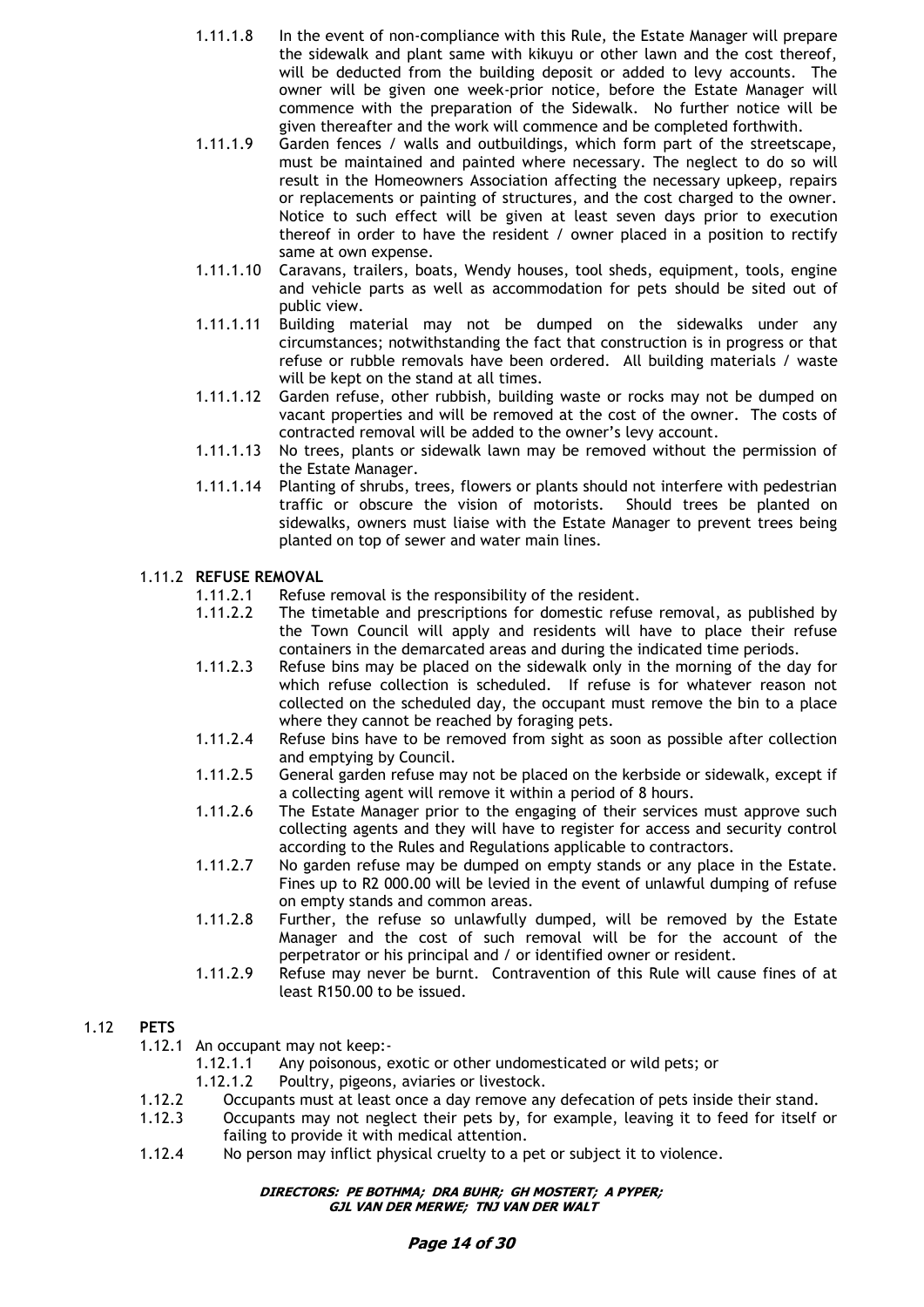- 1.12.5 The local authority bylaws relating to pets will be strictly enforced. Contravention of same, will result in prosecution, fines or in persistent contravention cases, legal action will be taken with a view to obtain an order against a resident to comply... Legal costs will be recovered from the owner of the property. Any issues relating to noise levels of e.g. barking dogs are to be dealt with by the respective residents via the local authority channels regarding acceptable noise levels.
- 1.12.6 A maximum of 2 (two) dogs or 2 (two) cats may be kept on regular stand. Written permission may be obtained from the Board of Directors to exceed these limits. Application to exceed the maximums has to be submitted to the Board accompanied with the necessary motivation. The decision of the Board of Directors is final and no appeal is possible.
- 1.12.7 No pets are allowed to roam the streets. Roaming pets will be removed immediately, without notice to the owners and be handed to the municipal pound or SPCA. In the event of the owner being known to the Estate Manager, or the owner become known to the Estate Manager, a fine of up to R150.00 may be levied, depending on the circumstances leading to the animal being outside of the owner's stand.
- 1.12.8 Pets can only be walked on a leash in public areas.
- 1.12.9 Should any excrement be deposited in a public area, the immediate removal thereof shall be the sole responsibility of the proud owner of the pet. Neglect to comply may result in a fine up to R150.00.
- 1.12.10 Every pet must wear a collar with a tag indicating the name, telephone number and address of its owner. Stray pets without identification tags will be apprehended and handed to the municipal pound or SPCA.
- 1.12.11 The owner will be responsible for any damage or injury to property / persons / other animals within the Estate by his / her dogs.

# 1.13 **BUSINESS ACTIVITIES**

- 1.13.1 No person may conduct a business or practice a trade on or from a residential erf or residential sectional title property in the Estate without the prior written approval of the Board of Directors and the Municipality. The Estate Manager does not have the authority to allow or approve business rights on the Estate.
- 1.13.2 No signage or advertisement of any business may be displayed on private or communal properties. Only one sign per residence is allowed in respect of armed response companies for identification purposes
- 1.13.3 No business activity or hobby, which would cause aggravation or nuisance to fellow Occupants, may be conducted, including auctions and jumble sales.
- 1.13.4 All applications to conduct business activities from stands within the Estate must be submitted in writing, to the Estate Manager, who will place the application to be heard, on the next ensuing Board Agenda with the Managing Agents. Results will be received by way of Board Resolution within 48 hours from date of the Board Meeting. The Board's decision is final and no appeal is possible. Re-application will be entertained, in the event of new or additional information becoming available.
- 1.13.5 If an applicant is not an owner of the erf or sectional title property concerned, written permission of the owner for such application must accompany the application.
- 1.13.6 The following are criteria that will be taken into consideration when the Board entertains an application:
	- 1.13.6.1 Will the business cause an influx of visiting vehicles onto the Estate?
	- 1.13.6.2 Will the business generate noise and what would the extent of the noise be?
	- 1.13.6.3 What would the effect of the business on the immediate neighbouring stands be?
	- 1.13.6.4 Will the business enhance the desirability for criminal elements (Jewellery manufacturing etc.)?
	- 1.13.6.5 Would the business be dependent on advertisement and high visibility?
	- 1.13.6.6 Is the business beneficial to the general character of the Estate?
	- 1.13.6.7 Would the business enhance the desirability of the Estate, for prospective investors?
	- 1.13.6.8 Will the business enhance the general value of the Estate, not have any effect on it, or be detrimental thereto?
	- 1.13.6.9 Would the business require additional building construction on the intended premises?
	- 1.13.6.10 Did the direct neighbours of the applicant consent to the conducting of the intended business on the applicant's stand?
	- 1.13.6.11 Is there adequate parking as to prevent sidewalk parking?

#### **DIRECTORS: PE BOTHMA; DRA BUHR; GH MOSTERT; A PYPER; GJL VAN DER MERWE; TNJ VAN DER WALT**

# **Page 15 of 30**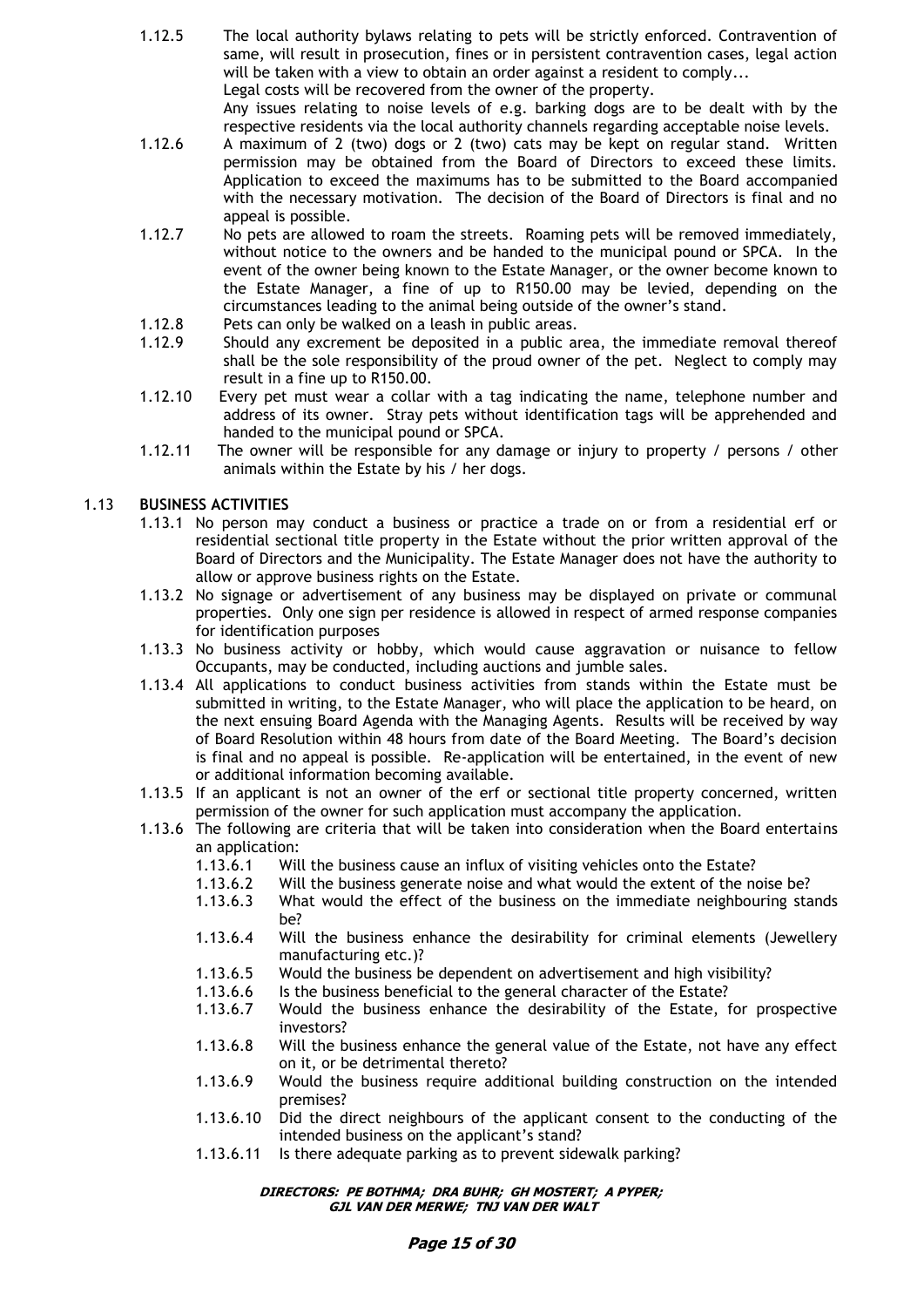# 1.14 **CLEARANCE AND OTHER CERTIFICATES**

- 1.14.1 The Managing Agent may not issue a clearance certificate or any other certificate required for purposes of the transfer of a property if:-
	- 1.14.1.1 The offer to purchase does not contain a clause binding the purchaser to the provisions of the Articles of Association;
	- 1.14.1.2 All monies due to Cedar Creek Estate Homeowners Association have on the date of registration not been paid; or
	- 1.14.1.3 There has been a breach of any of these Rules or of Articles of Association that has not been remedied, or for the remedying of which provision has been made, to the satisfaction of the Board of Directors.

# 1.15 **FINES**

- 15.1 The Homeowners Association have the right to introduce and enforce payment of fines against transgressors of any of the conditions of the Rules and Regulations contained in this document or its annexures or amendments.
- 15.2 All prescriptions not adhered to, whether indicated as carrying a fine or not, will be subject to a fine of at least R150.00. Persistent transgression of any conditions of the Rules and Regulations may result in legal action being taken by the Board to interdict an owner to refrain from further transgressions or to seek alternative legal relief. Legal costs are for the account of the transgressor.
- 15.3 Where any of the rules as stipulated by the Homeowners Association have been broken and a fine levied, such fine will form part of the next monthly levy due and will be due and payable on the due dates of the payment of the levy.
- 15.4 The Estate Manager may impose any fine referred to in these Rules and Regulations and may delegate such authority to any person with the written permission of the Board of Directors.
- 15.5 The normal appeal procedures may be followed in the event of dispute of facts.

# 1.16 **DECISIONS AND APPEALS**

- 1.16.1 No resident / owner may refuse receipt and / or delivery of any notices in terms of the Rules and Regulations. Refusal will result in the placement of the notice in the normal fashion, in attachment to the gate and / or front door of the above. Such service will be effected by the security firm appointed by the Homeowners Association and will be sufficient service of such notice.
- 1.16.2 In the event of appeals or contesting of the facts relating to any fine imposed or decision made by the Estate Manager written representation must be addressed to the Board which appeal or defence will be dealt with at the first Board Meeting subsequent to receiving such written representation.
- 1.16.3 The decision of the Board of Directors is final and no further appeal is permitted thereafter.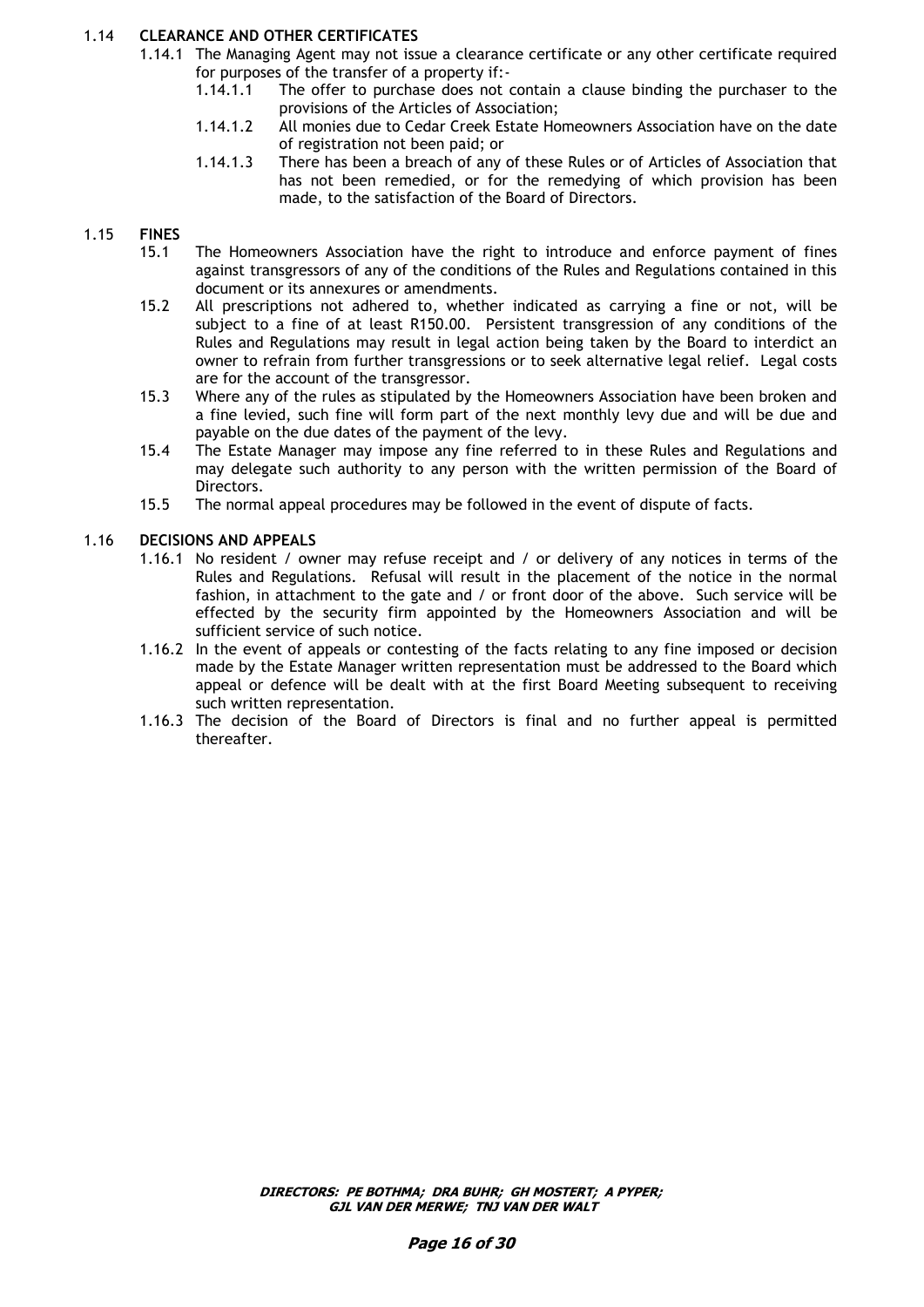# **NOTE**

**The aim of the Cedar Creek guidelines is to establish a harmonious and aesthetically pleasing environment, relevant to a South African architectural language and lifestyle.** 

**The guidelines serve to promote a development known for its design and ultimately its own unique "sense of place", and in this way to set a standard of high quality lifestyle for occupants and protect property values.**

**The Board of Directors has appointed an Architect to scrutinise all Building Plans for compliance with the applicable Architectural Guidelines prior to submission thereof for Municipality approval.**

- **1. INTRODUCTION**
- **2. BUILDING DESIGN GUIDELINES**
- **3. APPROVED BUILDING MATERIALS AND DESIGN STYLES**
- **4. TOWN PLANNING CONTROLS**
- **5. TREATMENT OF STAND BOUNDARIES**
- **6. LANDSCAPING**
- **7. CONSTRUCTION ACTIVITIES**
- **8. GENERAL**
- **9. BUILDING PLAN SUBMISSION**
- **10. TIME FRAME**

# **1. INTRODUCTION**

**1.1** All plans should be prepared by a Registered Architect or a Registered Architectural Designer and be submitted for approval to the Aesthetics Committee of the Homeowners Association, nominated by the CCHOA (See item 9 Building Plan Submission). Only after this approval has been obtained can the plans be submitted to the local authority. It is the owner's responsibility to ensure that all plans are submitted and approved by both authorities prior to construction.

#### **2. BUILDING DESIGN GUIDELINES**

2.1 The purpose of these design guidelines is to encourage individual architectural creativity within a unity of materials, finishes and architectural language, ensuring that the overall development harmonises and creates a balanced lifestyle for all residents.

It is the aim of these guidelines to promote a unique South African Architectural approach to design at Cedar Creek, allowing architects and designers creative freedom within a cohesive overall language, through the use of natural materials, light, and strong architectural form. Each house should respond to it's site and client's individual brief within a context sympathetic to the whole.

To this end borrowed classical detailing and applied "styles" are strongly discouraged. Designers should rather seek to create original architecture using principles of good design.

The guidelines below serve to protect neighbours rites to privacy and light', to prevent over bulking of the estate and to encourage a variety of roof scapes and street scapes, rather than to lay out a prescribed "style". It is up to the individual architect to contribute to the successful execution of the developers aim and the supervising architects will also assist in attaining this goal.

> **DIRECTORS: PE BOTHMA; DRA BUHR; GH MOSTERT; A PYPER; GJL VAN DER MERWE; TNJ VAN DER WALT**

#### **Page 17 of 30**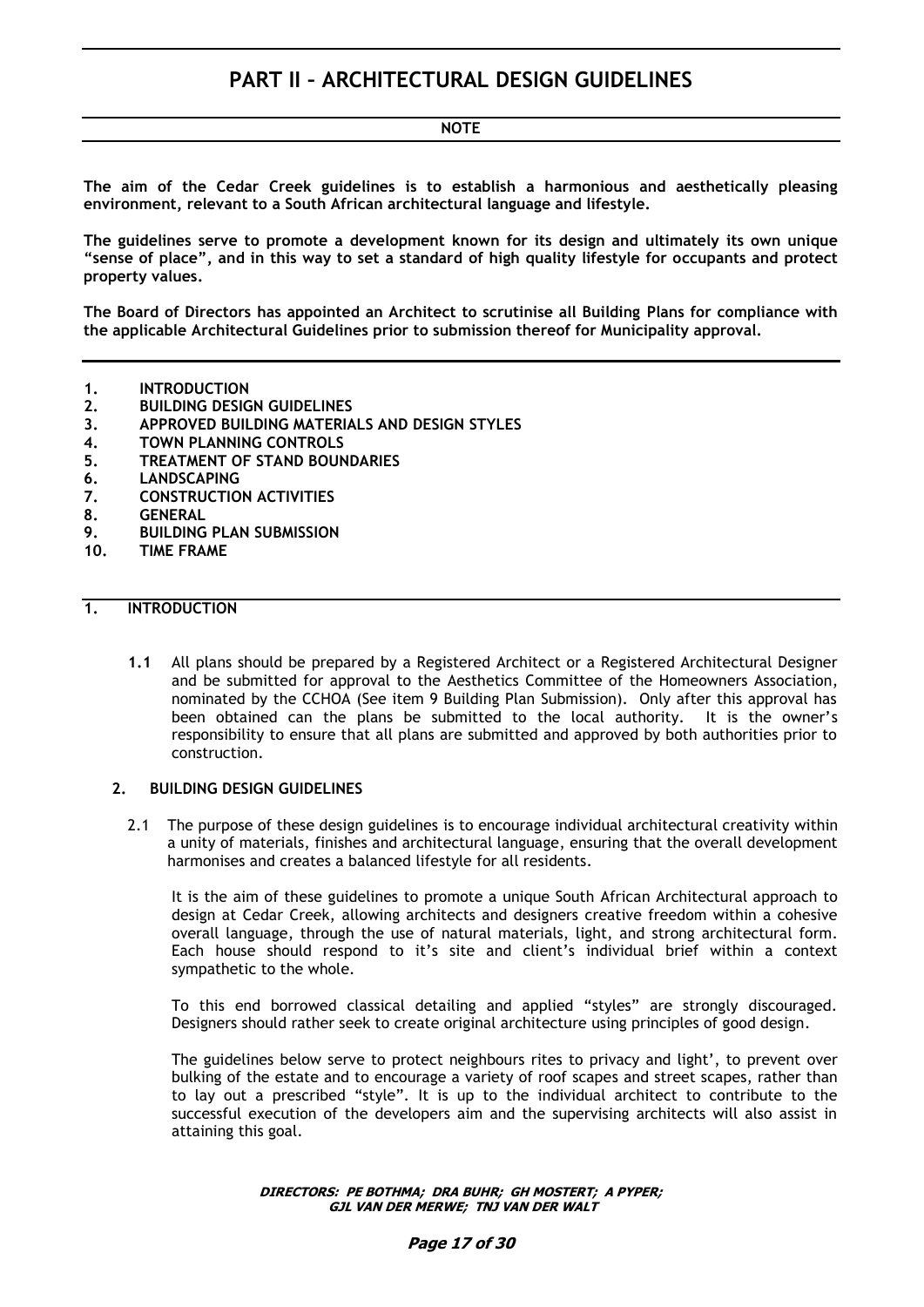#### **3. APPROVED BUILDING MATERIALS AND DESIGN STYLES**

**As a general rule the principle of "truth to materials" should be applied at Cedar creek. i.e. materials such as stone, concrete, wood, steel and glass are encouraged to be expressed for the properties of the material. Hence no artificial fake rock cladding, fibre cement columns and pseudo classical moulding details will be permitted. Shutters should be working shutters, not applied fixed decoration. A use of texture is encouraged, as is the use of heavy masonry to create depth and shadow to elevational treatment, utilising the harsh south African sunlight as a design element. Change of finish and colour may be used to delineate different planes or forms in the design.**

**Pigmented plaster, natural stone, off shutter concrete and raw sealed stock brick, combined with plaster and paint or pigmented plaster is encouraged. Should the architect be required to design a more classical home, simple rules of classical proportion in a modern context will be encouraged, looking toward the work of Herbert Baker or the new classicists such as Ken Tate. Wide overhanging roofs, farmhouse style houses, natural tactile finishes will be encouraged in more traditional homes, rather than the applied details of such borrowed "styles" as "Georgian" or "Tuscan".** 

# **3.1 ROOFS**

The following roof coverings are encouraged:

- Concrete roof tiles in earth tones
- Approved Metal Sheeting that has been pre painted e.g. Chromodeck
- Slate roof tiles
- Natural clay tiles or shingles
- Flat concrete roof with non-reflecting finish,( provided roofs are at different heights)
- Combinations of flat and pitched roof forms
- Thatch roofs : (preferably combined with flat roofs and only provided min 4.5m building lines and lightning protectors are applied)

The following Roof coverings are Prohibited:

unpainted steel reflective roofs (due to their reflective nature for neighbours)

All roof colours must be natural earth colours, Grey or Charcoal, and approved by the Aesthetics Committee. No black or primary colours on roof finishes are permitted.

**Roof Pitch:** According to the individual design of the house

**Roof overhangs**: According to the individual design of the house:

Wide roof overhangs are encouraged.

Clipped eaves with gutters are allowed if roof sheeting is used, but corbel detailing with no gutters are strongly discouraged.

# **3.2 WALLS**

- Walls may be plastered and painted or pigmented plaster. Earth toned colours are encouraged. Colours must be submitted for approval. Note: Scratch plaster is discouraged as it leaves dirt marks in walls and is dated.
- Face brick (only red face brick to approved sample) and raw clay stocks may be used in panels as part of a particular design, provided they do not constitute more than 30% of the elevation. Samples must be approved by the aesthetic committee.
- Natural stone and other stone will be permitted but samples must be approved by the Aesthetics Committee. Dry stone packing is encouraged.
- All screen walls must be completed and finished on both sides.

#### **DIRECTORS: PE BOTHMA; DRA BUHR; GH MOSTERT; A PYPER; GJL VAN DER MERWE; TNJ VAN DER WALT**

#### **Page 18 of 30**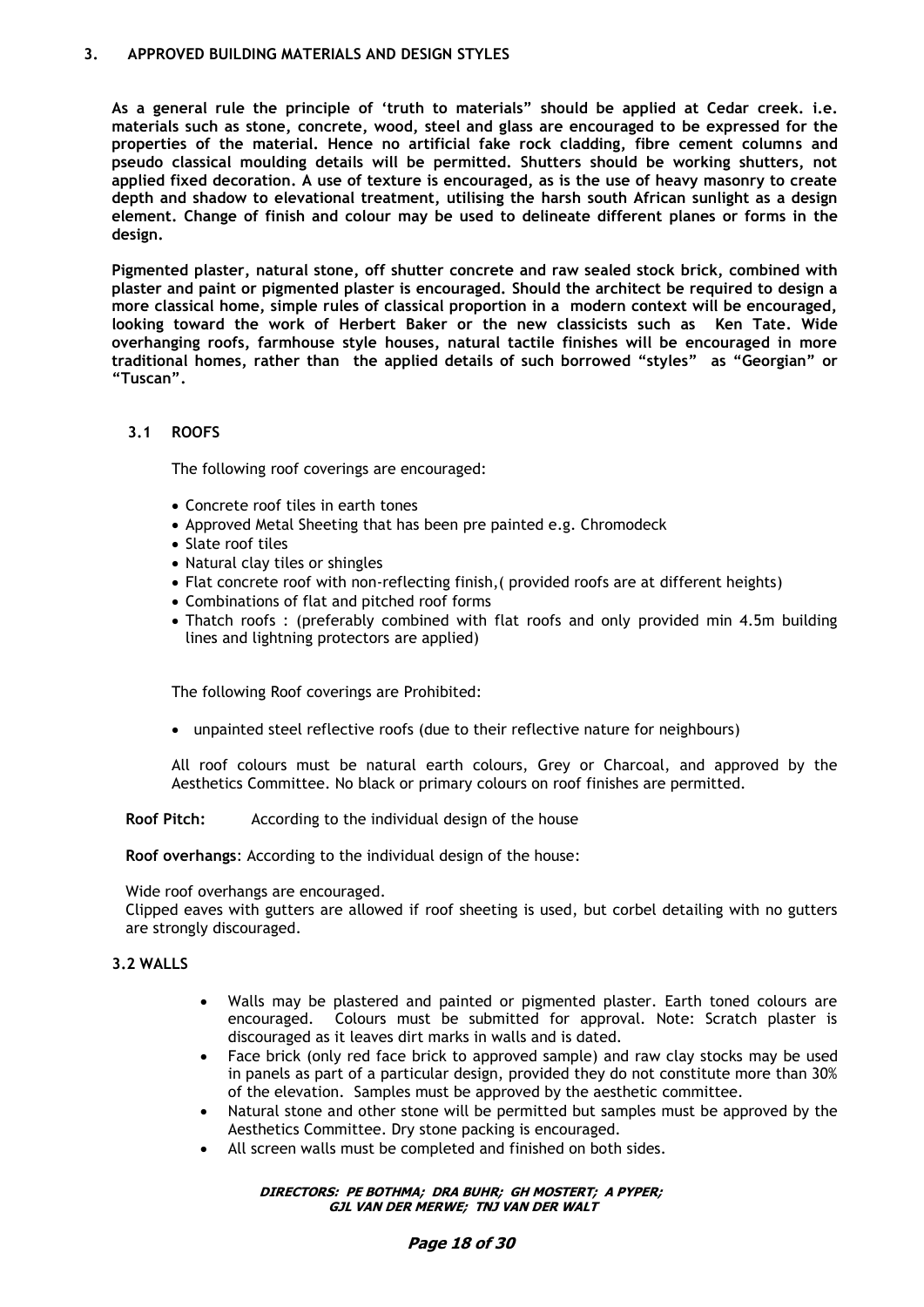- Any other building materials must be approved by aesthetical committee, e.g. gabion walling, steel and latte fencing, metal cladding (if non reflective e.g. rusted etc.)
- Thick walls creating deep shadows are encouraged.

### **Prohibited**

Spanish wave plaster work. Plaster to Look like stone work Artificial rock cladding: Face brick except in panels as stipulated above. Paint in primary or bright colours

### **WINDOWS**:

In keeping with the particular design

#### **The following window treatments are encouraged:**

- Windows may be of timber or aluminium or steel for large sections of window if applicable to a cetain design.
- Painted, powder coated or treated to suit house. No black or anodised aluminium

Large glass panels on garden elevations are encouraged, counterbalanced with punched Deep inset glazing on street scapes.

#### **Prohibited**

Anodised aluminium Glass bricks Concrete wimbles Ornate window surrounds and sills. Unbalanced placement of windows in relation to each other and wall space, particularly on street and green belt elevations.

#### **ARCHITECTURAL ELEMENTS AND DETAILS TO BE ENCOURAGED:**

The building should respond to the topography of the site and therefore level changes are encouraged on sloping sites.

Plans that are composed of a series of rectangular or square major forms that are connected to one another by the use of minor plan forms are encouraged. Arbitory angles and flying beams are

Major plan forms may have mono pitched or centrally pitched roofs, or flat roofs at varying heights. Minor plan forms may be glass links with flat roofs, or mono pitched verandas, perpendicular to major plan forms.

#### **Elements to be encouraged:**

Textural elements, raw clay brickwork, pigmented plaster Dry packed stone walling Mono pitched metal roof structures, wide overhangs floor to ceiling fenestration, balanced with thick masonry walls, creating deep shadows Sculptural chimney detailing, simple reflective water features Working sliding screens and shutters, Use of steel and metal work as sculptural elements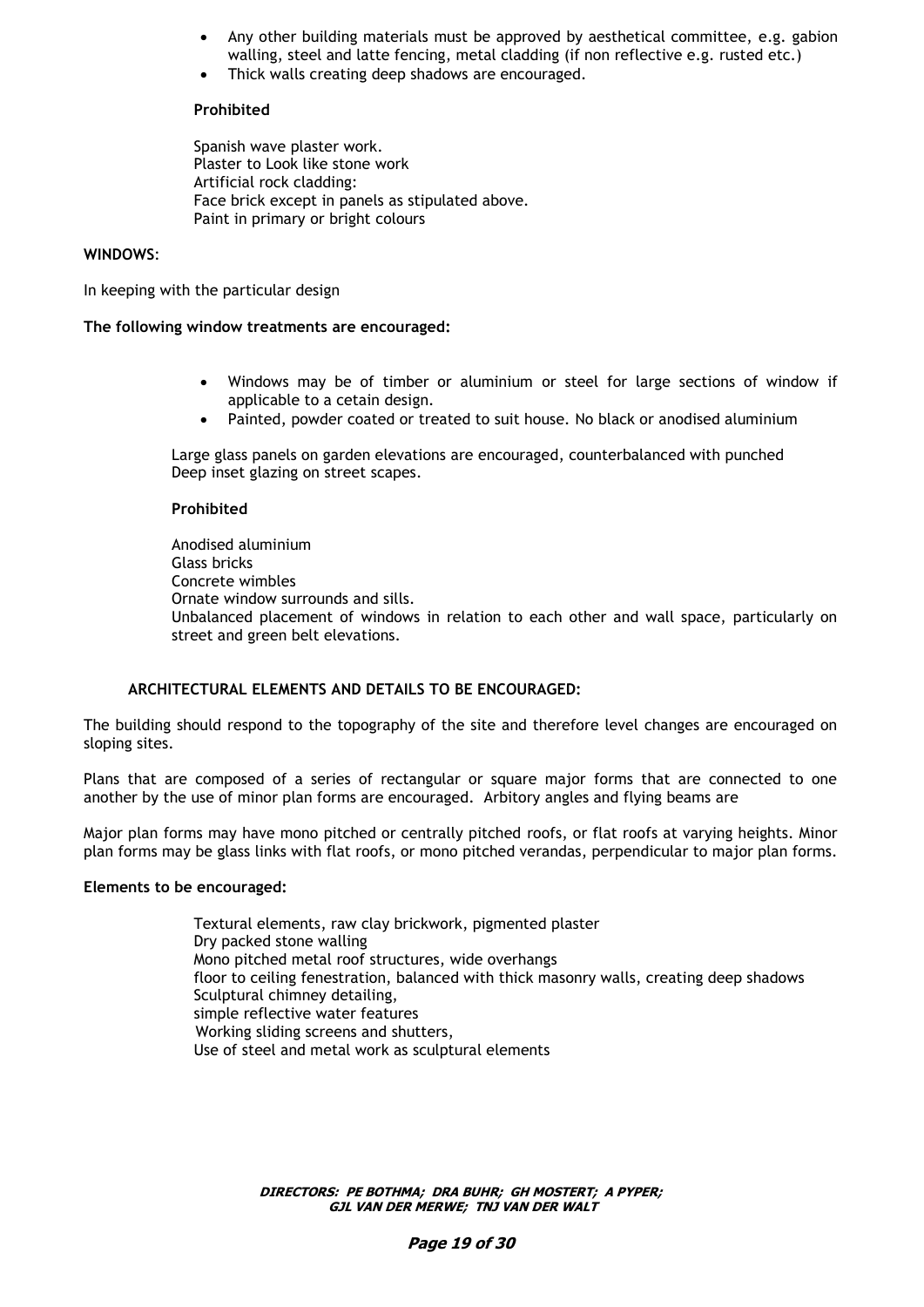# **3.4. PROHIBITED BUILDING MATERIALS and DETAILS**

In an effort to encourage an individual and original South African architectural style on the estate, only a few materials and details are prohibited.

Unpainted plaster (except cement oxide or if shown on approved elevations);

- Split pole fencing; precast concrete walling
- Razor wire, security spikes or similar features
- Face brick other than as specified above. No klinker brick
- Asbestos
- Carports unless designed as part of the architectural language of the house, approval of which shall be at the discretion of the CCHOA aesthetic committee.
- Round fibre cement columns
- (note: properly proportioned columns may be allowed at the discretion of the aesthetics committee, if left in natural concrete, well proportioned and in keeping with an overall design, but then only on a garden elevation and not on street elevations. No double volume round columns on the street will be allowed.
- Applied non functioning shutters
- Paint techniquing.
- " Tuscan" corner detailing (i.e. horizontal brick coining)
- Applied ornate classical mouldings and pediments
- Brookie lace or Victorian detailing
- Stainless steel cladding
- Mirrored or Tinted glass in colours other than grey, laminated safety glass
- Glass bricks and " win blocks"
- Timber "sculptured" front doors depicting elephants or "modern" wood sculptures.
- Artificial rock cladding

#### **LANDSCAPING AND WATERFEATURS**

Note approval from the Aesthetics committee is required for any water features or sculptures to be built on street elevations.

The architect appointed by the CCHOA shall have the final say as to the aesthetic appeal and interpretation of these guidelines for any particular stand. Relaxation of any guideline for a particular property, at the architect's discretion, shall not set a precedent or absolve any other owner from adhering to that guideline.

#### 4**. TOWN PLANNING CONTROLS**

### **4.1 COVERAGE and HEIGHT**

- 4.1.1 Maximum of one dwelling per erf. An additional flatlet of max 75sqm may be allowed on erven over 1000sqm, provided any necessary  $2<sup>nd</sup>$  dwelling approval is obtained from Local Authority.
- 4.1.2 Maximum height two storeys, and **8.5m** above natural ground level. i.e. the highest point of the roof at any point is not to exceed 8.5m above the existing natural ground level directly below that point. In the case of extremely steep e.g. river frontage stands the aesthetic committee may at their entire discretion allow e.g. a half basement to accommodate the fall of the site and a particular design, provided the height restriction is adhered to over the majority of the stand and neighbours privacy rights are not adversely affected.

A MAX PLINTH HEIGHT OF **600mm** above ngl on boundaries to neighbouring properties and 1.2m on boundaries adjoining greenbelts and streets shall be strictly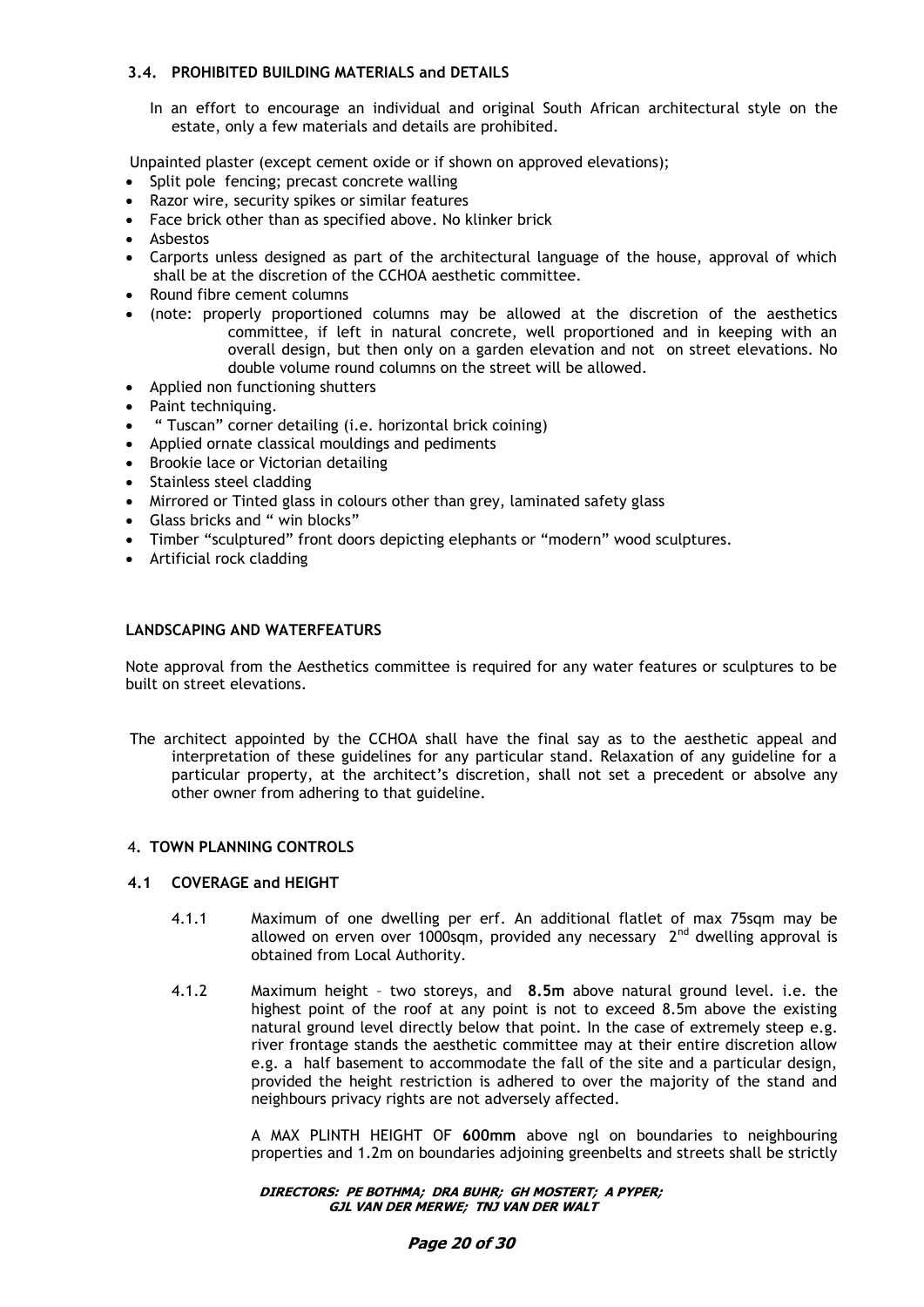adhered to. The purpose of this is to prevent overlooking at ground floor level into a neighbouring garden.

- 4.1.3 Single storey dwellings maximum coverage allowed will be **60%.**
- 4.1.4 Double storey dwellings the ground floor coverage of double storey dwellings shall not exceed 50% of the area of the stand and the first floor shall not exceed **75%** of the ground floor coverage. (This **75%** shall be the roofed area of the first floor, including double volumes. )
- 4.1.5 No dwelling may be smaller than **200m²** excluding garages and outbuildings.

#### **4.2 BUILDING LINES**

| Single Storey portion of the Dwellings: |                                                                                                       |
|-----------------------------------------|-------------------------------------------------------------------------------------------------------|
| <b>Street Boundary:</b>                 | 3 meters from the street boundaries                                                                   |
| Side Boundary:                          | 2 meters from each side boundary;                                                                     |
| Back Boundary:                          | 2 meters from the back boundary.                                                                      |
| Garages                                 | 5 meters from street boundary if facing street<br>3 meters from street boundary if parallel to street |

#### **Double Storey portion of Dwellings:**

| Street Boundary: | 5 meters from the street boundaries; |
|------------------|--------------------------------------|
| Side Boundary:   | 3 meters from each side boundary;    |
| Back Boundary:   | 3 meters from the back boundary.     |

**Thatch Roof Dwelling**: 4.5 meters from all boundaries

**In case of a side or back boundary, bordering onto a public open space**, the following building lines will apply: Single Storey : 3 meters from the public open space;

Double Storey: 5 meters from the public open space;

In the case of **corner stands**, stands bordering on 2 (two) or more street boundaries, stands bordering on 2 (two) or more green areas or stands bordering on street boundaries and 2 (two) or more green areas, application can be made for a relaxation. Relaxation will only be allowed for 1 (one) of these boundaries in the discretion of the CCHOA and the Aesthetic Committee.

The architect and owner shall ensure they are not contravening any servitudes in the title deeds of their property.

The application for **relaxation of boundaries** must be submitted to the CCHOA together with the written consent from the adjacent neighbours together with the submission of the building plans. No application for relaxation will be considered without the necessary consents. The following is the only relaxation that will be allowed by the CCHOA:

| Single Storey Dwelling: | To a minimum of 1 (one) meters from the side<br>boundaries;                                                                                                                                                               |
|-------------------------|---------------------------------------------------------------------------------------------------------------------------------------------------------------------------------------------------------------------------|
| Double Storey Dwelling: | To a minimum of 2 (two) meters from the side<br>boundaries;                                                                                                                                                               |
|                         | The above relaxations will be considered only provided the building is stepped<br>along the boundary. Relaxation will not be<br>considered for the entire length of the building.<br>No relaxation for the back boundary. |
| Thatch Roof Dwelling:   | No relaxation for any of the boundaries.                                                                                                                                                                                  |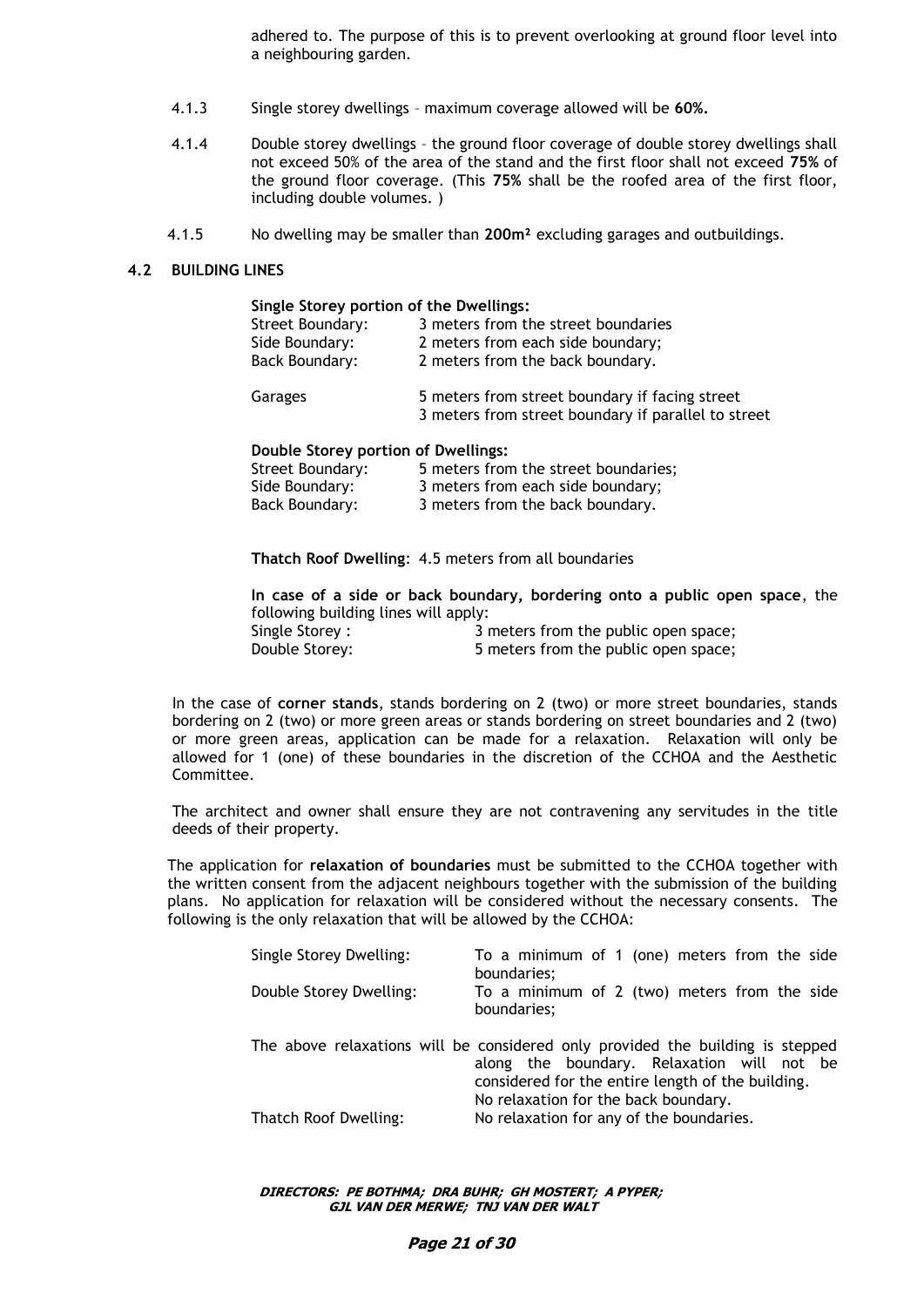# **4.3 PRIVACY**

The privacy of surrounding properties must be considered. As a general guideline all windows bordering directly onto neighbouring boundaries are to be sand blasted. No first floor balconies shall overlook directly onto a neighbouring stand and side walls of balconies close to neighbours may be required to have 1800 high screen walls.

This is for the benefit of the entire estate. The CCHOA wishes to encourage a feeling of good neighbourliness within the estate, and a balance between privacy and community life, so that houses are not hidden behind massive walls. The architect appointed by the CCHOA shall have the final say as to whether a privacy issue is reasonable or unreasonable.

- **4.4** Staff accommodation shall be contained under the same roof and integrated into the overall design.
- **4.5** Outbuildings and additions must match the original building design in style, elevation and material use.
- **4.6** Washing lines and refuse areas must be screened off with a 2 meter high wall of the same material as the external finishes of the house.
- **4.7** Dog kennels, caravans, boats or trailers must be placed / parked in approved undercover parking and screened from public view.
- **4.8** No pre-fabricated garden sheds or "Wendy houses" will be allowed on the Estate without the prior written approval of the CCHOA and these must be positioned within the building lines of the erf, out of public view.
- **4.9** No shade netting may be used for carports or any other coverage.
- **4.10** Solar heating panels, if used, should be incorporated into the building and form part of the basic structure and should be clearly shown and annotated on the approval drawings.
- **4.11** Awnings, TV aerials, air-conditioning units, satellite dishes, and other items, which do not form part of the basic structure, are to be clearly shown and annotated on the approval drawings. If the positioning of the aforementioned can not be shown at the time of the lodging or approval of the drawings or building plans then the written consent of the CCHOA must be obtained after the approval of the drawings and plans but before the aforementioned are attached to the basic structure. Air conditioning units particularly must be placed at ground floor level and out of public view.
- **4.12** Plumbing must be screened, and plumbing of double storey dwellings shall at all times be enclosed in ducts as part of the design of the house
- **4.13** No external lighting to adversely affect neighbours
- **4.14** No deviations from the approved drawings will be permitted unless the deviation is resubmitted and approved in writing by the Aesthetic committee.

#### **5. TREATMENT OF STAND BOUNDARIES**

It is appreciated that the diverse nature of single residential neighbourhoods will lead to a variety of treatments to the street boundary.

# **5.1 STREET BOUNDARY**

The street boundary should preferably be open or be enclosed with a palisade type fence with or without brick pillars to a maximum height of 1.8 meters. If the boundary contains a solid wall of whatever kind for the sake of privacy then the solid wall may not exceed 50% of the total length of the boundary.

#### **DIRECTORS: PE BOTHMA; DRA BUHR; GH MOSTERT; A PYPER; GJL VAN DER MERWE; TNJ VAN DER WALT**

#### **Page 22 of 30**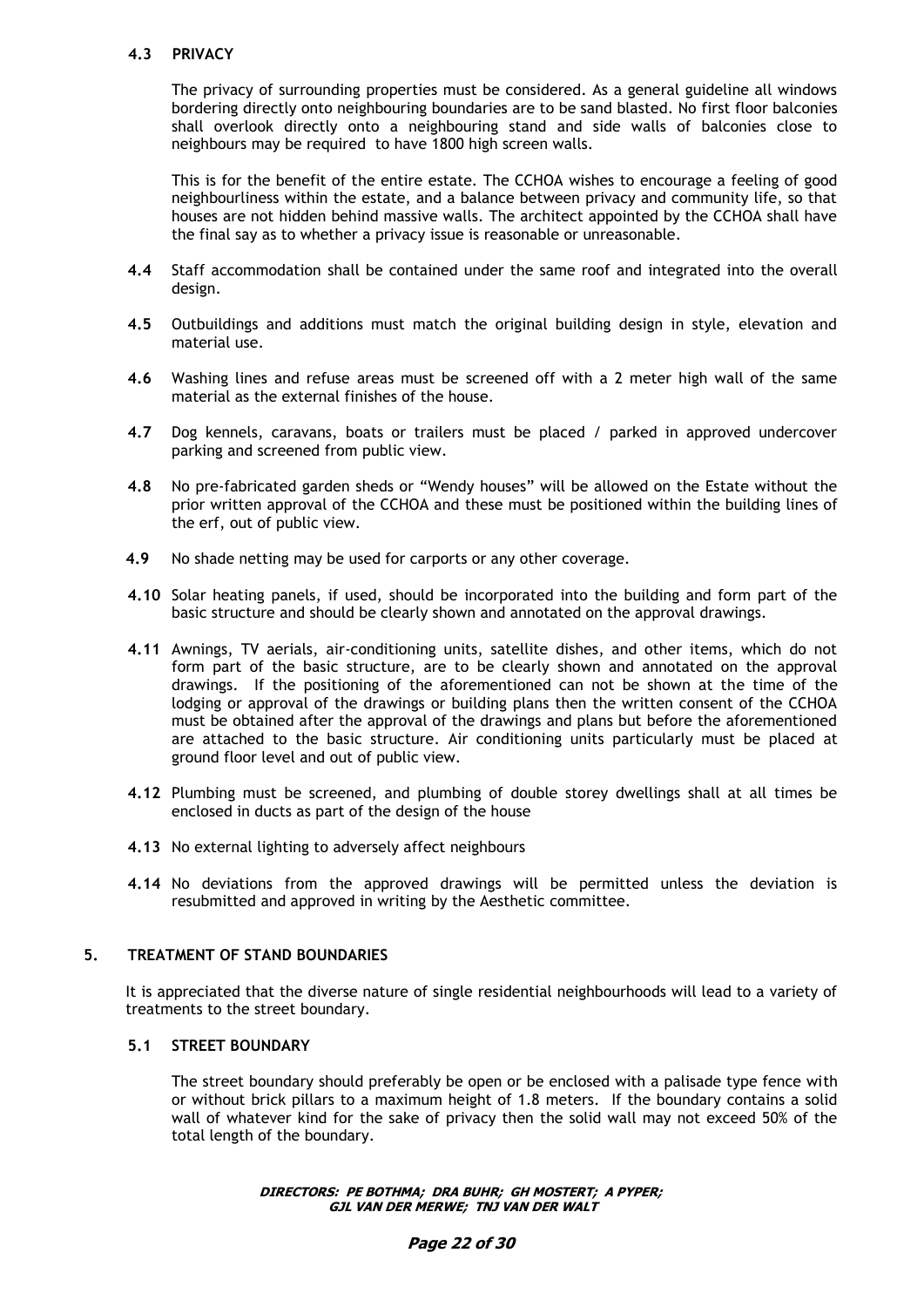### **5.2 SIDE SPACE**

The side walls between properties may be a maximum of 2 meters high over the entire extent of the boundary, from the new ground level, and a max of 3m from the original NGL. This is to encourage residents not to cut and fill their sites by more than 1m against a neighbouring property, resulting in massive retaining walls. The Aesthetic committee will look at existing contours and decide each case on its merits.

All boundaries bordering onto parks and storm water green belts will be handled in the same way as the street boundaries as mentioned under item 5.1

#### **6. PAVING AND LANDSCAPING**

- 6.4.1 Landscaping on sidewalks must be undertaken within the integrated landscape language of the Cedar Creek Estate.
- 6.4.2 The landscaping theme of The Cedar Creek Estate is to be encouraged in the use of indigenous trees and plants.
- 6.4.3 All driveways must be paved. Preference will be given to clay brick paving, coloured concrete cobble paving. Some loose stone may be allowed, but no crusher run or tarred driveways are permitted.
- 6.4.4 The use of hedgerows is recommended and the planting of indigenous trees and shrubs is encouraged where possible. Trees to be planted in the road reserve must follow the guidelines set for that street, if applicable.
- 6.4.5 Planting of hedgerows is also encouraged where palisade fencing is used.
- 6.4.6 No trees, plants or sidewalk lawn may be removed without prior approval of the CCHOA.
- 6.4.7 No shrubs, trees, flowers or plants may be planted on sidewalks without prior approval of the CCHOA.

# **7. CONSTRUCTION ACTIVITIES**

As the building within the residential estate will be constructed over a considerable time period, the following guidelines have been formulated for the benefit of residents:

- **7.1** All building materials are to be stored within the site boundary; no material is to be off-loaded onto the road or road reserve.
- **7.2** No advertising or sub-contractors boards will be permitted. Only the approved contractor and architect's board will be permitted.
- **7.3** No workmen will be permitted on site between the hours of 18H00 and 06H00. With prior arrangement with the CCHOA, a night watchman may be permitted to remain on site to safeguard building materials.
- **7.4** All contractors must provide screened ablution facilities for the workmen and sub-contractors under his control.
- **7.5** Construction hours are restricted from 06H00 to 18H00 Monday to Friday and with prior approval, from 06H00 to 13H00 on Saturdays. No construction activity is to take place on Public Holidays or Sundays except with the prior written approval of the CCHOA. With special consent of the CCHOA, building activities may be extended to 18:30 during the months of September to end March.

**DIRECTORS: PE BOTHMA; DRA BUHR; GH MOSTERT; A PYPER; GJL VAN DER MERWE; TNJ VAN DER WALT**

#### **Page 23 of 30**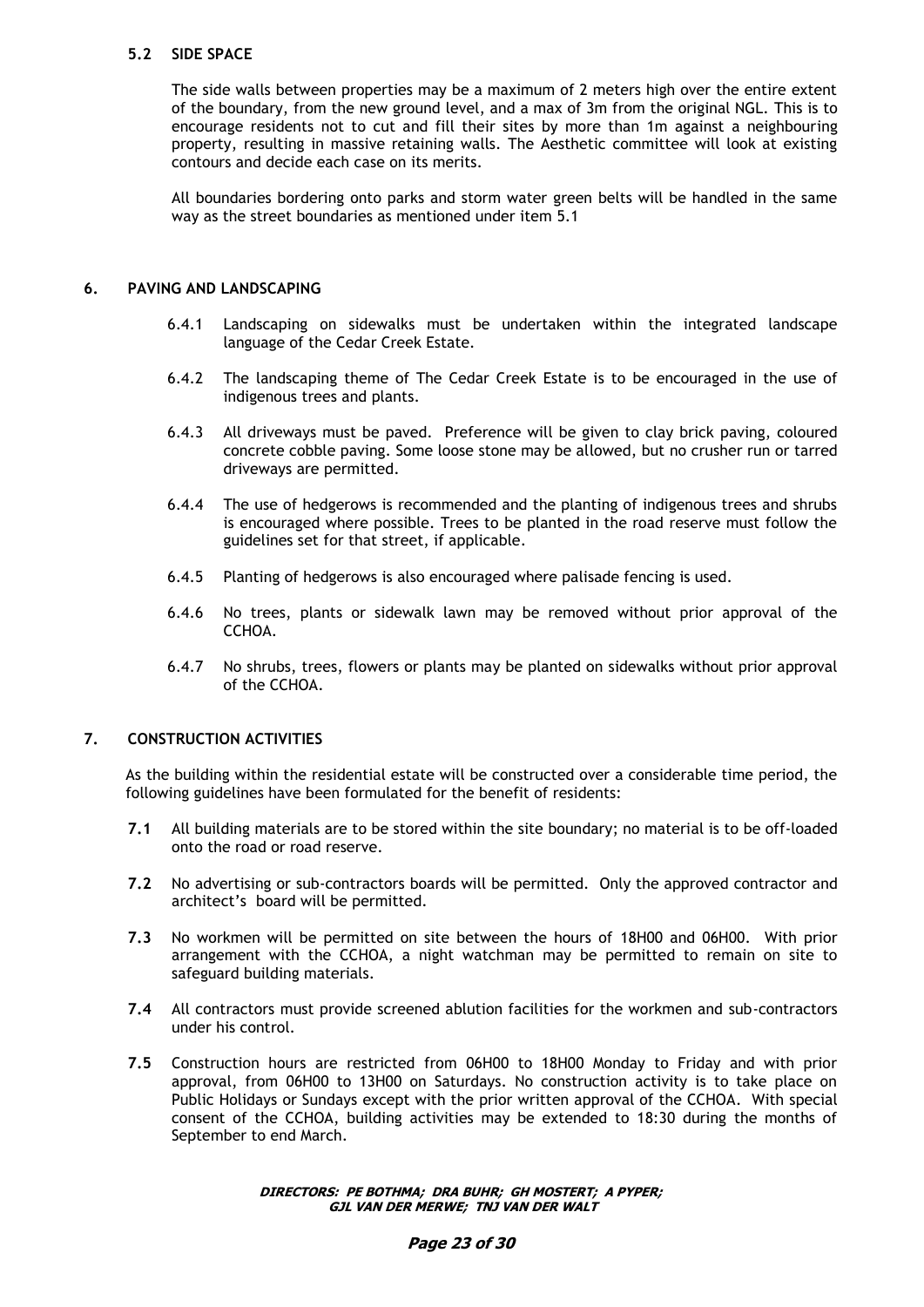**7.6** Delivery routes and hours may be redefined from time to time by the CCHOA and all contractors are to obtain these restrictions from the managing agent. If a separate entrance is made available for construction vehicles, only that route may be used.

No articulated trucks hauling an additional trailer are permitted on site. Fines may be levied from time to time by the CCHOA for contractors and delivery vehicles that spill material enroute, damage roadways and kerbs, stain tarmac and generally create nuisance within the estate.

Contractors are to sign a code of conduct available from the Estate management prior to commencing work on site. This Code of conduct is subject to amendment by the Estate management from time to time.

The speed limit is 30 km/h and speeding and reckless driving will not be tolerated. Due care must also be taken by all vehicles not to block the thoroughfare of roads.

No pets, birds, or domestic animals of the contractors' will be permitted onto the Estate.

Noise and dust reduction is essential, and contractors shall endeavour whenever possible to limit unnecessary noise, especially employee loud talking, shouting or whistling, radios, sirens or hooters, motor revving etc.

Contractors are expected to conduct their operation in a reasonable and co-operative manner. Should the Homeowners Association have any concern with the conduct of the contractor, his sub-contractor or his suppliers and any of their employees, the Homeowners Association may rectify as deemed necessary and / or reserve the right to suspend building activity either indefinitely or until such undesirable conduct is rectified, which it may do so at any time and without notice, and without recourse from the owner and / or contractor and / or sub-contractor, and / or supplier.

### **8. GENERAL**

- **8.1** The developer will secure the entire township and provide secured gate control. Because building activities will take place, owners must ensure that their residences are properly secured. It is recommended that Contractors provide their own lockable sheds. The CCHOA will not be responsible for goods and equipments on site. One noght watchman may be allowed to sleep over per site by special arrangement with the managing agents.
- **8.2** No private boreholes will be allowed.
	- **8.3.1** The day to day running of the estate will be managed by **Effective Estate Management**. All queries regarding levies or any enquiry relating to the running of the estate must be directed to **Carol Katz** at :

Effective Estate Management The Management Office , Riverglades Estate 67 Juweel St, Jukskei Park

TEL: 011 658 1467/ 082 856 8178 FAX: 011 6581079 POSTAL: PO Box 912 Fourways 2055 E MAIL: carol@eemoffice.co.za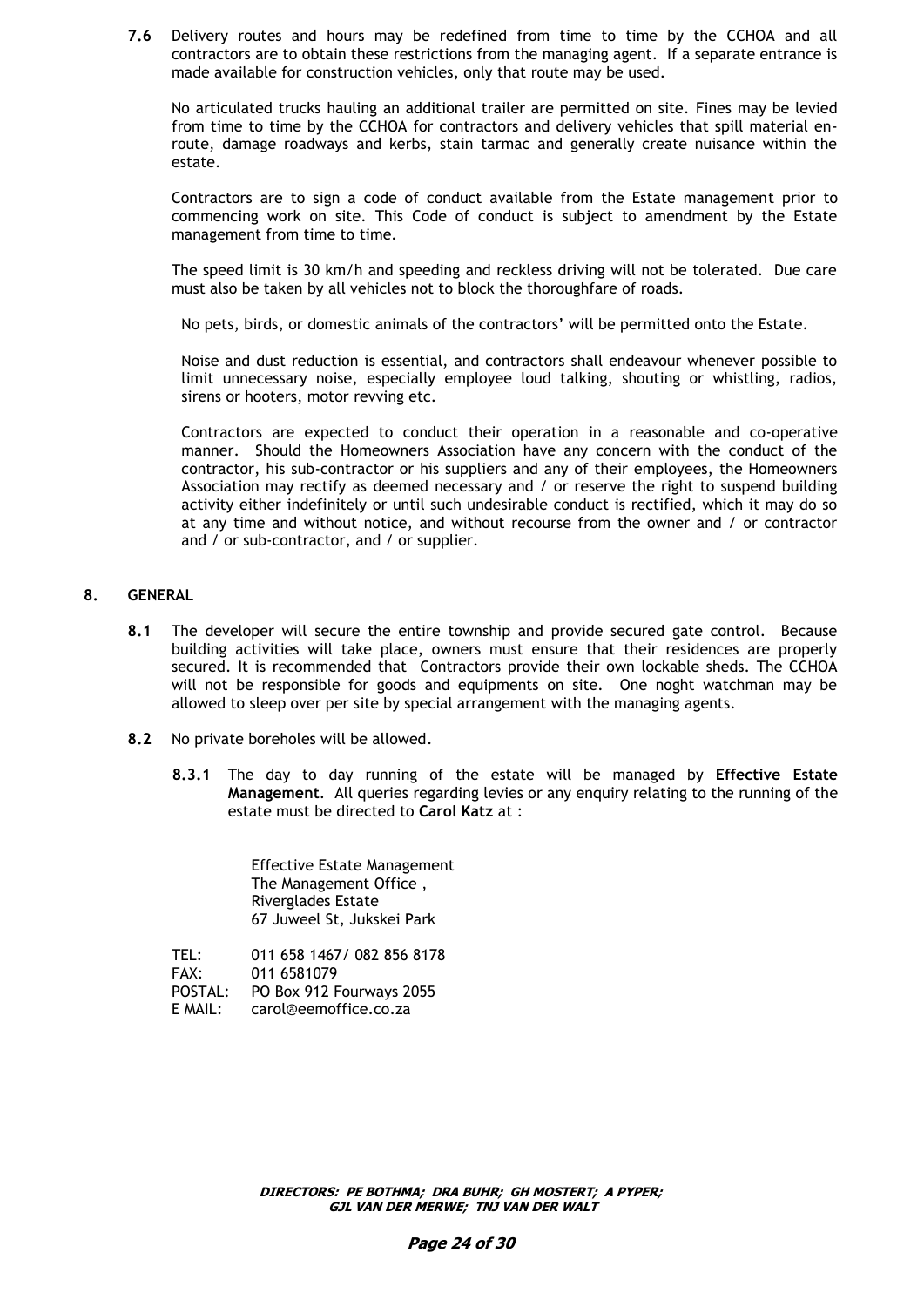### **9. BUILDING PLAN SUBMISSION**

The following must be adhered to before building plans will be considered for inspection:

All design documentation must be submitted to the Estate management for approval by the Aesthetics Committee prior to submission to the local authorities. The following shall be the submission procedure:

# **9.1 PLAN APPROVAL FEE**

**9.1.1** With effect from 1 April 2007, a plan approval fee of **R1 500-00** per erven is payable to the CCHOA Architects on submission of plans to the Office of the Estate Management.

> Carol Katz at: Effective Estate Management The Management Office , Riverglades Estate 67 Juweel St, Jukskei Park

TEL: 011 658 1467/ 082 856 8178<br>FAX: 011 6581079 FAX: 011 6581079 PO Box 912 Fourways 2055 E MAIL: carol@eemoffice.co.za

> Note: These plans must be submitted with payment on or before Friday 12 noon of every week and the Aesthetics Committee will meet on Mondays.

- **9.1.2** Each time plans are resubmitted for consideration due to amendments to previously submitted plans an additional **R300.00** plan fee will be payable. This also applies to as built plans for changes during construction.
- **9.1.3** Three Site inspections will be performed by the managing agents. Should the estate's appointed architects be required to attend a site meeting, or a meeting to settle disputes between neighbours, an additional site inspection fee of **R500.00** will be payable in respect of each such inspection to the architects.

The SG diagrams and services drawings will be available electronically from the architects at a service fee of **R100**.

### **9.2 BUILDING DEPOSITS**

**9.2.1** A building performance deposit of **R5 000-00** must be paid to CCHOA and will be held in trust (interest free) pending completion of the building works and the issuing of an occupation certificate. **R500** of this deposit will be retained by the Estate Management for building inspections. R4500 will be refunded provided it is not used as set out in 9.2.2.

> In addition a non-refundable payment of **R1 000-00** towards the road maintenance fund is payable simultaneously with the building deposit. **(i.e. R6000 deposit in total, R4500 refundable)**

- **9.2.2** The R4500 refundable deposit will be used if there is a breach on non-performance to remove rubble or make good any damage caused by the owner, contractor or sub-contractors or suppliers, including kerbing, landscaping, community services, roads, irrigation etc. and for any outstanding spot fines.
- **DIRECTORS: PE BOTHMA; DRA BUHR; GH MOSTERT; A PYPER; GJL VAN DER MERWE; TNJ VAN DER WALT 9.2.3** The R4500 refundable building performance deposit shall be released on submission to the managing agent of a Local Authority's Certificate of Completion and Occupancy, and shall be refunded within fourteen (14) days once the managing agent has certified that the erf and surrounding area has been properly restored.

**Page 25 of 30**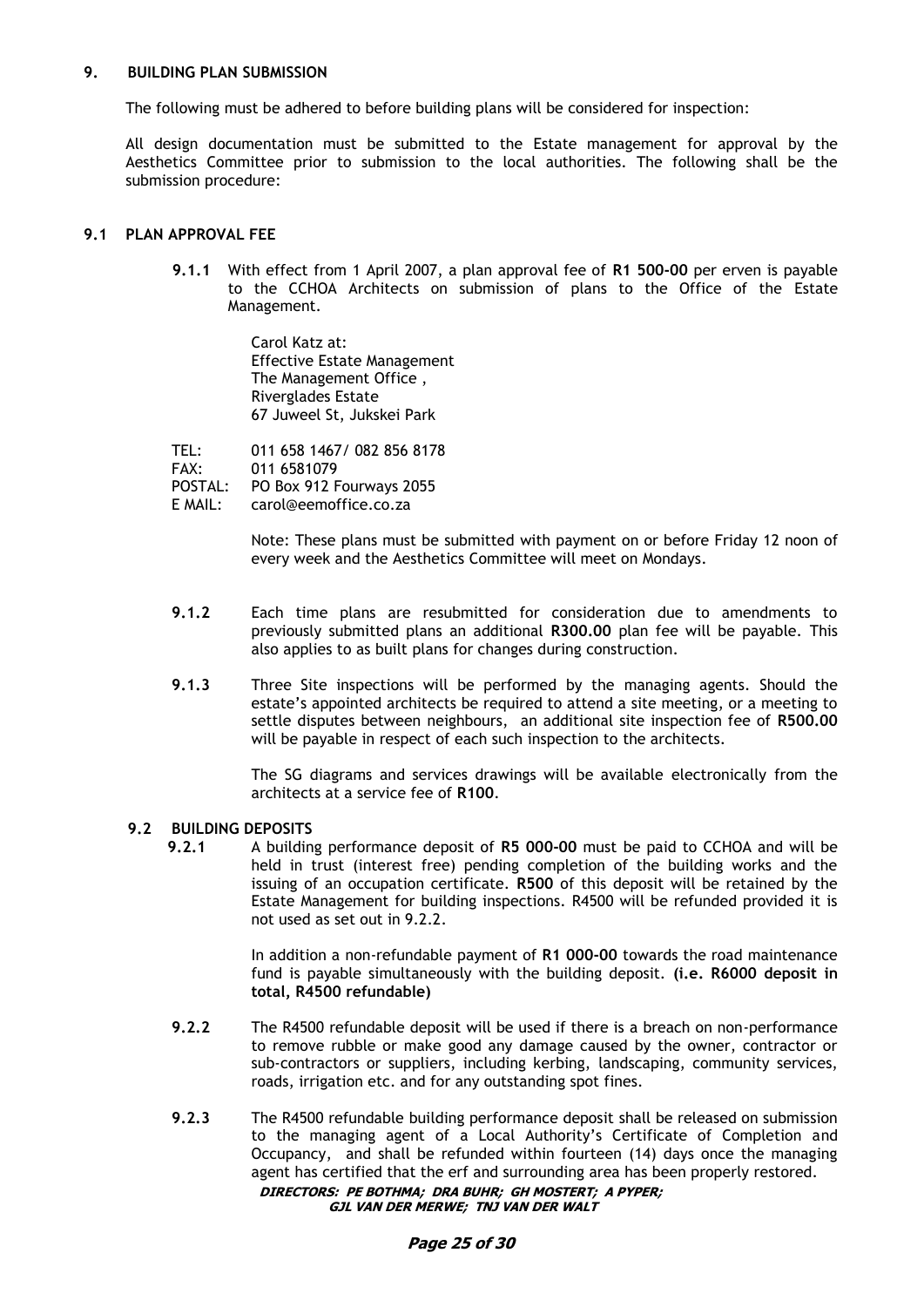**9.2.4** The CCHOA reserves the right to forfeit the deposit and claim any additional amount from the owner if the above is not fully adhered to.

#### **9.3 SUBMISSION OF PLANS**

- **9.3.1** All plans necessary for City Council approval must be submitted together with an extra rendered paper copy to be kept for record purposes by the CCHOA. Plan approval fees charged by the City of Jhb Metropolitan Municipality are for the owner's account.
- **9.3.2** In the event of the owner of the property applying for relaxation of boundaries, no such application will be accepted without the prior written consent of the neighbours being obtained by the owner as are prescribed by the Building Plan Section of the City of Jhb Metropolitan Municipality.

#### **9.3.3 SKECTH PLAN SUBMISSION**

**Submit drawings with the following information:**

**SITE PLAN:** showing

Stand No North Point Boundary distances Building Lines Ground Floor Foot print Distances to boundaries Contours: annotated to same levels as house. Datum Point 000 correlating to levels of house. Layout of driveway and access on site. It is the owner/ designers responsibility to ensure that this does not clash with existing street lamps, storm water culverts etc. Street and Access to site, guest parking Paving , Landscaping areas Boundary wall detailing , indicating percentage of open/ palisade Positions of storm water culverts, street lights and electrical boxes on site Proposed pool pump position Existing trees: retained and removed Position of screened drying yard Storm Water control

### **AREA SCHEDULE:** showing

Coverage Area of Ground floor Area of First Floor Percentage of First Floor/Ground Floor ratio (75%)

#### **FINISHING SCHEDULE:** showing

Wall finish: material (e.g. type of plaster finish) and colour (Note: List colour spec. Final colours to be approved on site from samples by the Aesthetic Committee prior to painting) Window material and colour Balustrade material and colour Roof Tile material, profile and colour Cladding if applicable

#### **GROUND FLOOR PLAN**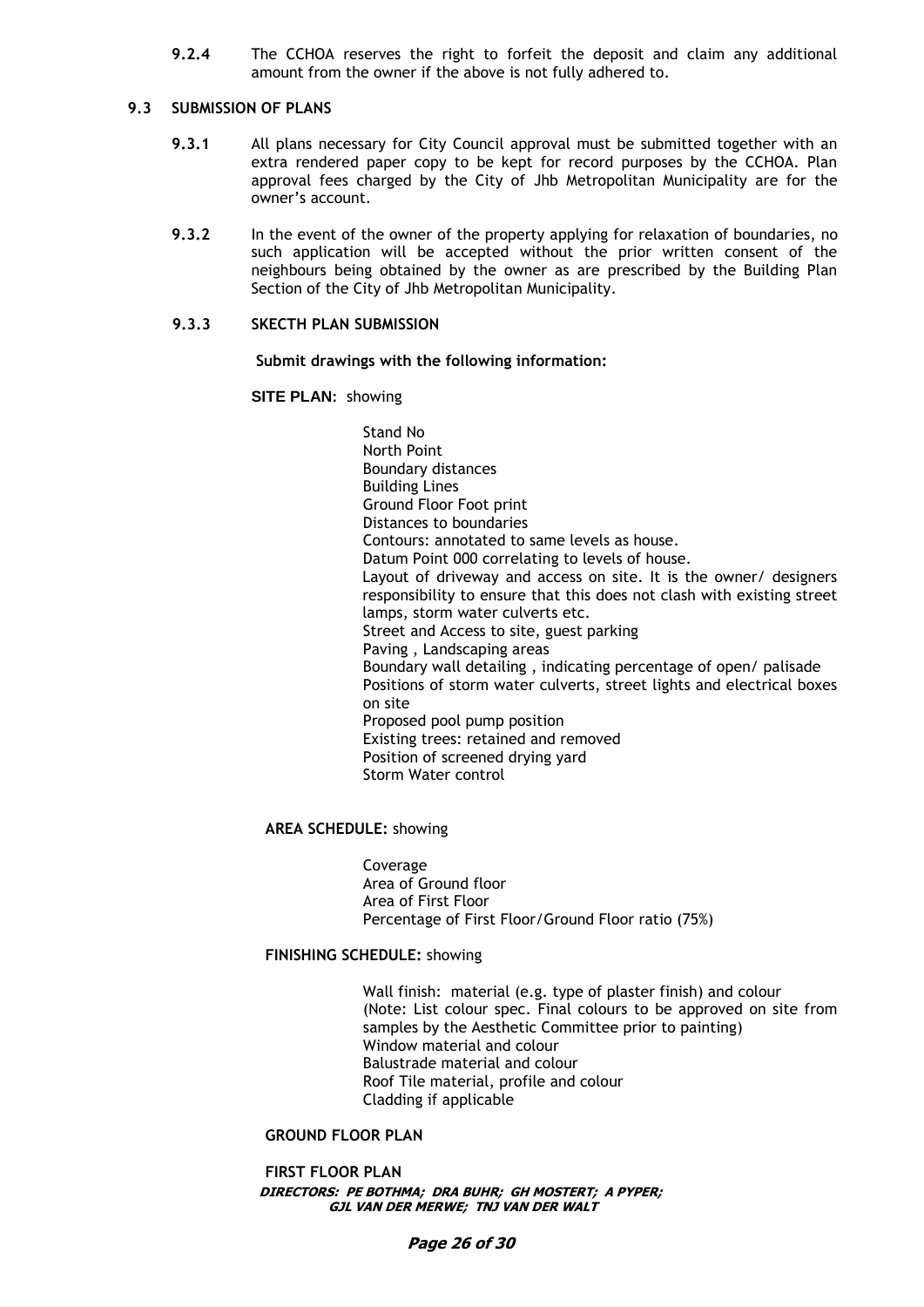#### Indicating concealed drainage: 1800 screen walls to balconies if applicable

Roof Plan Indicating down pipe positions:

One section indicating height of house above NGL less than 8.5m, and plinth height.

Rendered Street Elevation/ 3d artists impression indicating proposed materials/massing Rendered Green Belt Elevation/ 3d artist's impression if applicable.

- Contours on the site plan/ setting out plan, referenced to the same levels as the house, with a clearly marked datum level , ensuring that the maximum plinth height above ngl does not exceed 600mm on neighbouring properties and 1.2 m on greenbelts / streets.
- A 3d artist's impression or rendered elevation of the house indicating the massing of the building and an understanding of the 3d realisation.
- **9.3.4 All plans must be dropped at the Estate Managers office before Friday at 12 for scrutiny**.

#### **10 TIME FRAME**

.

The construction of improvements must commence within 2 (two) years from the date of first registration of transfer of ownership or such extended period agreed to by the CCHOA (Thus, within 2 (two) years from the date the property is transferred from the Developer to the first purchaser). The construction must be completed and a certificate of occupation issued by the Local Authority within 12 months from the date of commencement of any building activity. Should this not be adhered to, the CCHOA will have the right to introduce penalties, to a maximum of double the monthly levies. In order to reduce inconvenience to neighbours as well as unsightliness, construction must proceed without lengthy interruptions and be handled in such a way that the end of each phase should be aesthetically acceptable to the CCHOA.

The design of the dwelling unit and the entire stand must show sensitivity to the existing natural features, flora and topography. Permission must be obtained from the CCHOA before existing trees are removed and all existing trees are to be shown on the site plan. Surrounding structures must be taken into account in the design process.

### **SUBDIVISION**

No erf shall be subdivided or rezoned. Should 2 erven be consolidated, each erf will still be subject to separate levies. Once an erf is consolidated, it shall not then be re subdivided.

#### **DISCLAIMER**

The restrictions set out above are in addition to any restrictions imposed in terms of conditions of title, town planning schemes, national or any other building regulations. Notwithstanding that any plans or improvements may comply with any such restrictions imposed by third parties, the approval of any plans or improvements shall be at the sole discretion of the CCHOA, via the appointed architects. Similarly compliance with the restrictions imposed by the CCHOA, shall under no circumstances absolve the owner of a property within the estate from the need to comply with restrictions imposed by third parties, nor shall the CCHOA approval be construed as permitting any contravention of restrictions imposed by any local authority having legal jurisdiction.

Approval by the CCHOA and their appointed architect's is solely in terms of these guidelines and should not in any way be seen as approval or checking of building plans for structural integrity, national building regulations or design faults, although the Estate Architects may at their discretion point out any such faults during the process of scrutinising the plans.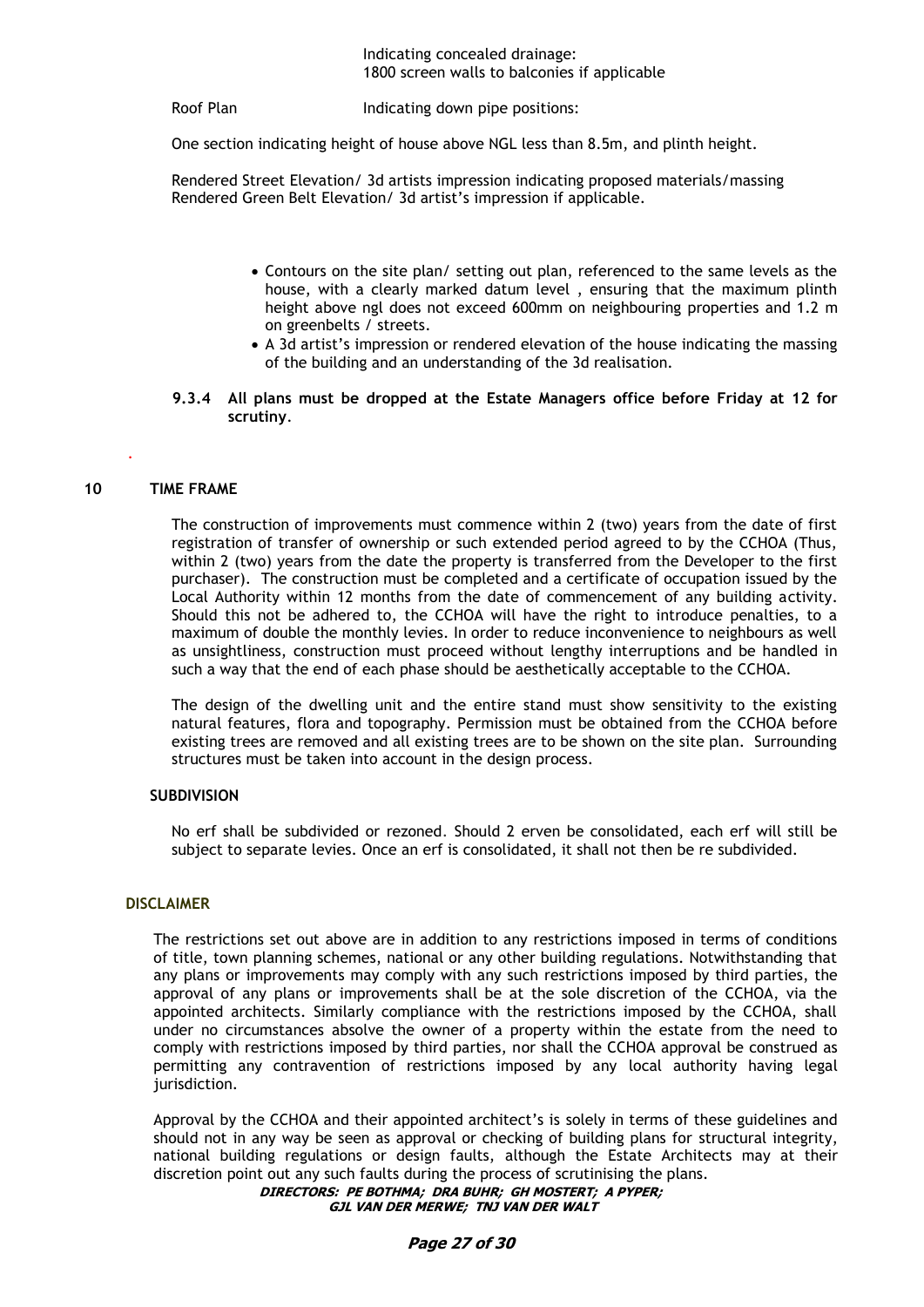The interpretation of these rules and decision on whether or not a plan for a dwelling and the ongoing construction of the dwelling complies with these guidelines and maintains a high degree of aesthetic integrity and harmony, both in relation to the surrounding environment and with other buildings in the estate, remains the sole discretion of the appointed architects.

Should changes from the plans be made on site, revised plans are to be submitted to the estate architects. An additional fee shall be payable as set out in 9.1.2. Non compliance with approved building plans may result in stopping of construction on site and access of builders being denied until the non compliance is rectified, particularly if the deviation contravenes these guidelines.

#### **The Aesthetics Committee of the CCHOA reserves the right to change the plan submission procedure at any stage.**

# **10. ACKNOWLEDGEMENT BINDING ON ALL OWNERS**

The owner and his/her contractor and sub-contractors will be bound by these Architectural Guidelines and any amendments thereto from time to time, and no elevation or relaxation will be permitted without the prior written approval of the CCHOA.

In the case where the property is sold or leased, the seller or lesser must ensure that the buyer or lessee receives a copy of these guidelines and which is binding on the buyer or lessee.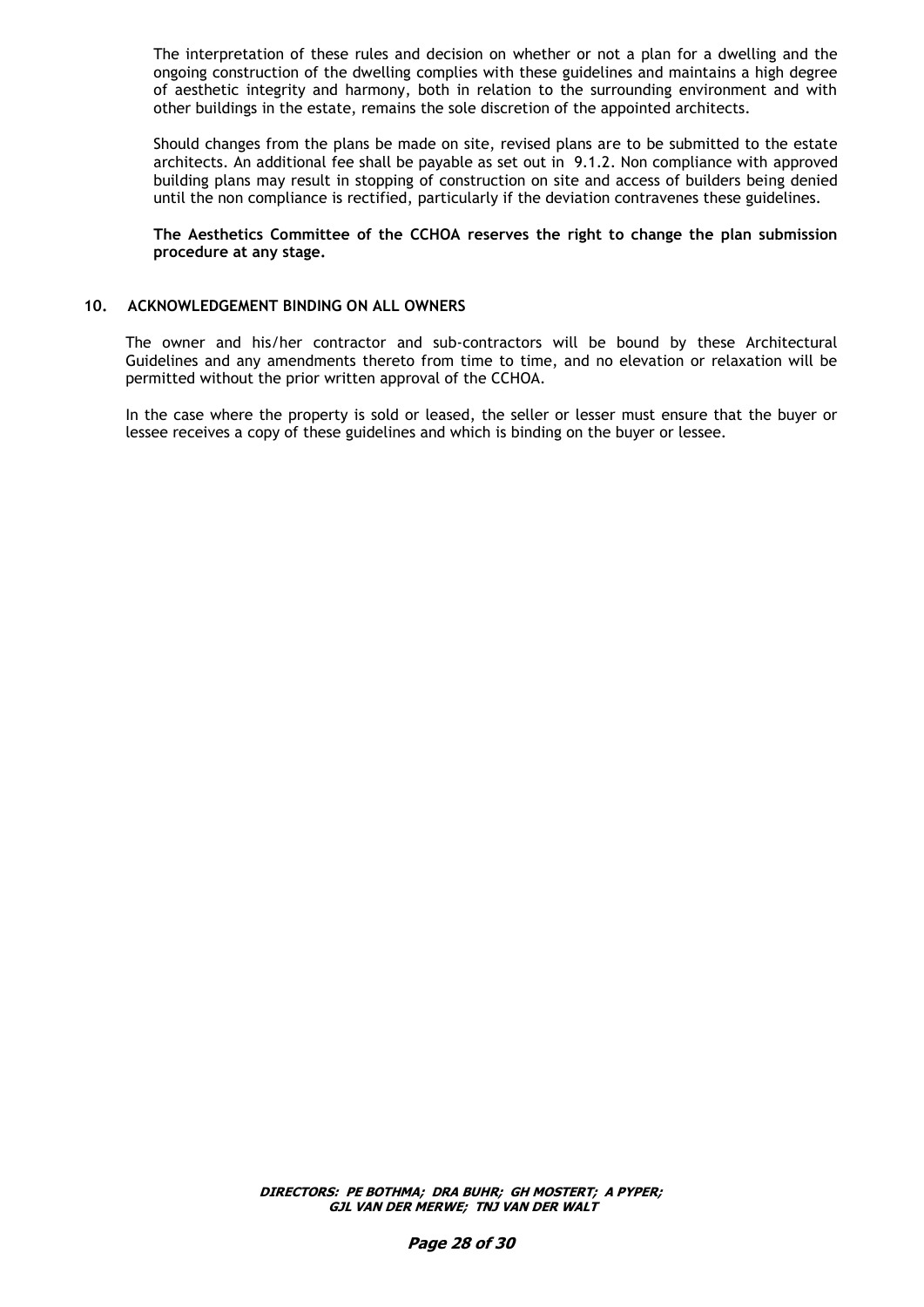# **PART V - ACKNOWLEDGEMENT**

\_\_\_\_\_\_\_\_\_\_\_\_\_\_\_\_\_\_\_\_\_\_\_\_\_\_\_\_\_\_\_\_\_\_\_\_\_\_\_\_\_\_\_\_\_\_\_\_\_\_\_\_\_\_\_\_\_\_\_\_\_\_\_\_\_\_\_\_\_\_\_\_\_\_\_\_\_\_\_\_\_\_\_\_\_\_\_\_\_

### **ACKNOWLEDGEMENT**

The above document is fully understood and the contractor and owner undertake to comply with the above points, in addition to any further controls which may be instituted by the Homeowners Association or the developer from time to time in the form of a written notification and to ensure compliance by any sub-contractors employed by the contractor, and any suppliers to either contractors, sub-contractors or owners.

It is hereby placed on record that should the owners, the contractors or any sub-contractors fail to comply with the terms and conditions of this document, the owner as the responsible party would be in breach of agreement, and should the owner fail to remedy such breach within 7 (seven) days from date of delivery of a notice by the Homeowners Association to this effect, the Homeowners Association will have the right inter alia:

Apply for an interdict on an urgent basis to prohibit any further building works on the premises and / or to rectify any transgressions, the legal costs thereof will be borne by the owner.

Will be entitled in addition to clause \_\_\_\_\_ to calculate any damages that the Homeowners Association has suffered on account of the breach of contract by the owner and be entitled to without derogating from any other remedies available to the Homeowners Association in Law, institute a claim for damages suffered as a result of such breach of contract, which costs will also be borne by the owner.

Will be entitled in addition to clause \_\_\_\_\_ and / or \_\_\_\_\_ to, in terms of the Articles of Association, impose a system of fines and other penalties as resolved by the Homeowners Association from time to time.

Will be entitled in addition to clause \_\_\_\_\_ and / or \_\_\_\_\_ and / or \_\_\_\_ to perform the work and / or services which is required to be done or provided, or to rectify the breach, at the expense of the member, together with interest calculated thereon at prime bank rates, for the period date of expenditure to date of payment.

These options will not limit any other remedies that the Homeowners Association and / or the developer may have in law.

…………………………………. ………………………………….. NAME OF OWNER CONTRACTOR - CO NAME

REPRESENTATIVE REPRESENTATIVE

…………………………………. …………………………………..

SIGNATURE SIGNATURE SIGNATURE

DATE DATE

…………………………………. …………………………………..

**DIRECTORS: PE BOTHMA; DRA BUHR; GH MOSTERT; A PYPER; GJL VAN DER MERWE; TNJ VAN DER WALT**

…………………………………. …………………………………..